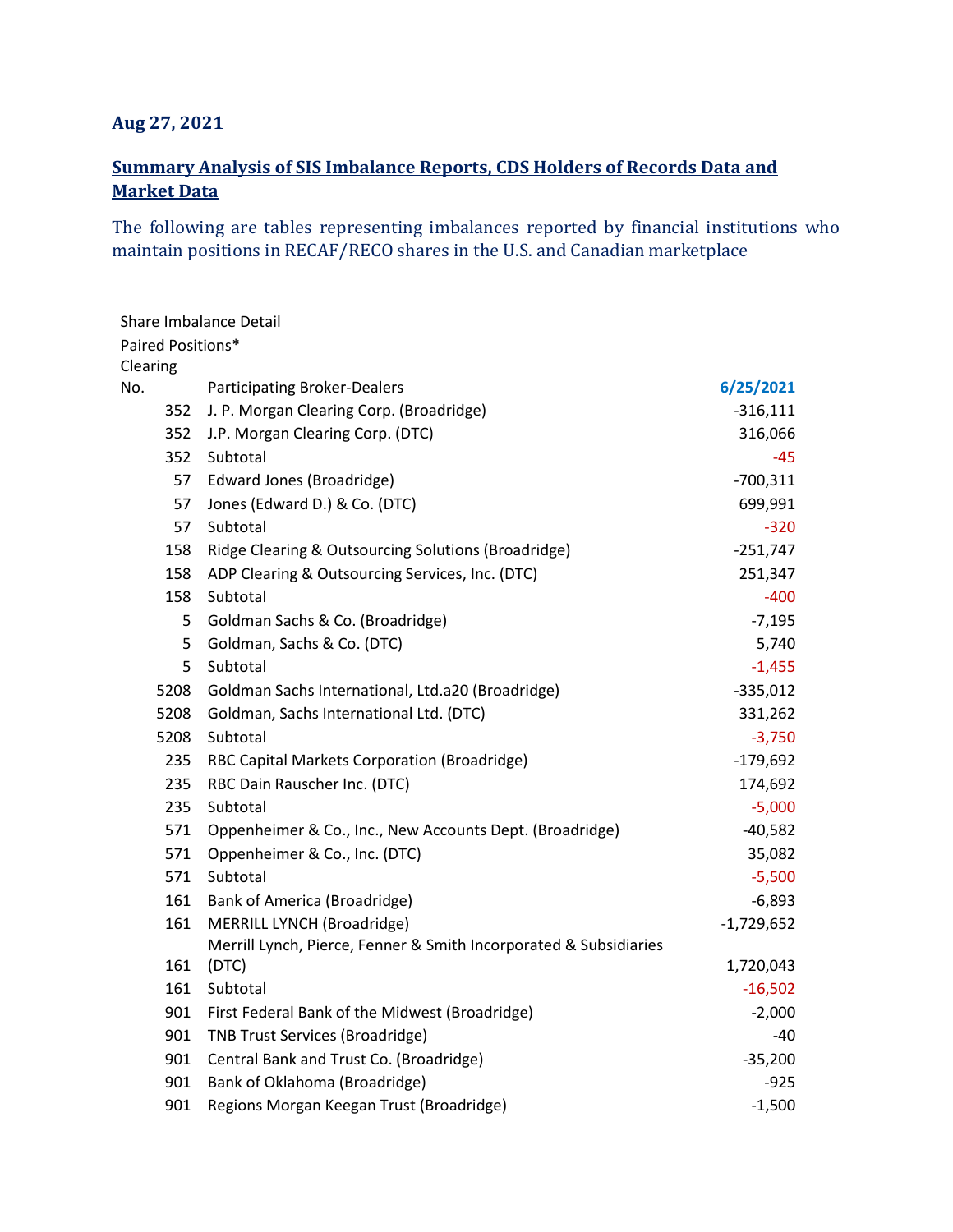|     | 901                    | PlainsCapital Bank, Wealth Management & Trust (Broadridge) | $-80,400$     |
|-----|------------------------|------------------------------------------------------------|---------------|
|     | 901                    | First National Trust Company (Broadridge)                  | $-40,000$     |
|     | 901                    | THE BANK OF NEW YORK (Broadridge)                          | $-86,159$     |
|     | 901                    | Bank of New York (The) (DTC)                               | 169,086       |
|     | 901                    | Subtotal                                                   | $-77,138$     |
|     | 385                    | E*Trade Securities, LLC (Broadridge)                       | $-9,003,098$  |
|     | 385                    | E*Trade Clearing, L.L.C. (DTC)                             | 8,864,871     |
|     | 385                    | Subtotal                                                   | $-138,227$    |
|     | 226                    | National Financial Services Corporation (Broadridge)       | $-14,593,545$ |
|     | 226                    | National Financial Services Corporation (DTC)              | 14,280,065    |
|     | 226                    | Subtotal                                                   | $-313,480$    |
|     | 164                    | Charles Schwab & Co. (Broadridge)                          | $-14,777,726$ |
|     | 164                    | The Trust Company of Manhattan (Broadridge)                | $-25,000$     |
|     | 164                    | Schwab (Charles) & Co., Inc. (DTC)                         | 14,462,926    |
|     | 164                    | Subtotal                                                   | $-339,800$    |
|     | 50                     | Morgan Stanley & Co., Inc. (Broadridge)                    | $-1,923,245$  |
|     | 50                     | Morgan Stanley & Co. Incorporated (DTC)                    | 189,731       |
|     | 50                     | Subtotal                                                   | $-1,733,514$  |
|     | 443                    | Pershing LLC (Broadridge)                                  | $-4,331,223$  |
|     | 443                    | Pershing, L.L.C. (DTC)                                     | 1,554,048     |
|     | 443                    | Subtotal                                                   | $-2,777,175$  |
|     |                        | # of broker-dealers reporting offsetting positions*        | 23            |
|     |                        | <b>Total Broadridge Positions</b>                          | -48,467,256   |
|     |                        | <b>Total DTC Positions</b>                                 | 43,054,950    |
|     | <b>Imbalance Total</b> |                                                            | $-5,412,306$  |
|     |                        | Share Imbalance Detail                                     |               |
|     | Paired Positions*      |                                                            |               |
|     | Clearing               |                                                            |               |
| No. |                        | <b>Participating Broker-Dealers</b>                        | 6/30/2021     |
|     | 352                    | J. P. Morgan Clearing Corp. (Broadridge)                   | $-342,190$    |
|     | 352                    | J.P. Morgan Clearing Corp. (DTC)                           | 341,760       |
|     | 352                    | Subtotal                                                   | $-430$        |
|     | 2271                   | WesBanco Bank (Broadridge)                                 | $-2,000$      |
|     | 2271                   | Wesbanco Bank, Inc. (DTC)                                  | 1,000         |
|     | 2271                   | Subtotal                                                   | $-1,000$      |
|     | 5208                   | Goldman Sachs International, Ltd.a20 (Broadridge)          | $-335,012$    |
|     | 5208                   | Goldman, Sachs International Ltd. (DTC)                    | 331,262       |
|     | 5208                   | Subtotal                                                   | $-3,750$      |
|     | 235                    | RBC Capital Markets Corporation (Broadridge)               | $-187,147$    |
|     | 235                    | RBC Dain Rauscher Inc. (DTC)                               | 182,147       |
|     | 235                    | Subtotal                                                   | $-5,000$      |
|     |                        |                                                            |               |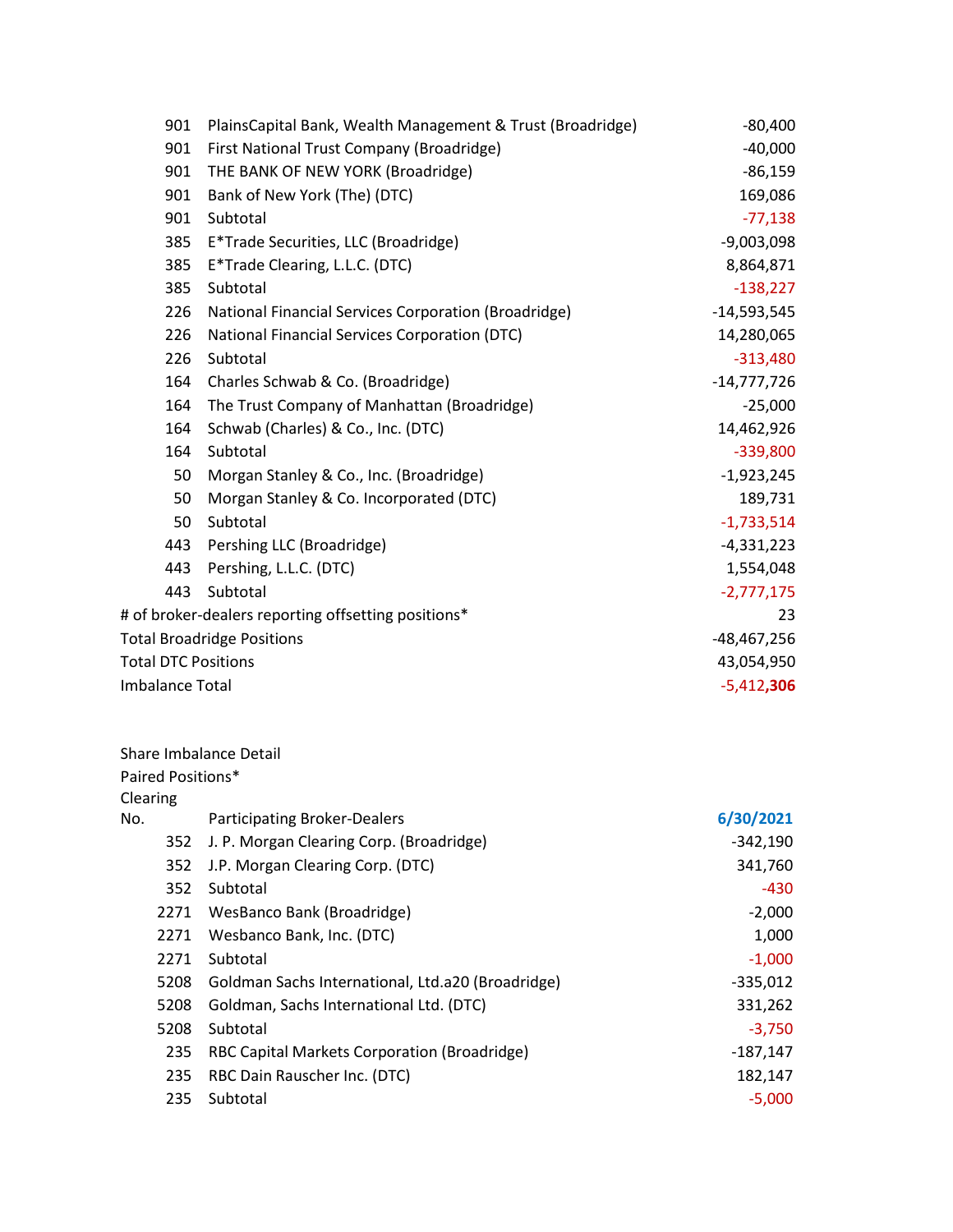| 158                        | Ridge Clearing & Outsourcing Solutions (Broadridge)               | $-254,604$   |
|----------------------------|-------------------------------------------------------------------|--------------|
| 158                        | ADP Clearing & Outsourcing Services, Inc. (DTC)                   | 249,304      |
| 158                        | Subtotal                                                          | $-5,300$     |
| 571                        | Oppenheimer & Co., Inc., New Accounts Dept. (Broadridge)          | $-40,582$    |
| 571                        | Oppenheimer & Co., Inc. (DTC)                                     | 35,082       |
| 571                        | Subtotal                                                          | $-5,500$     |
| 161                        | <b>Bank of America (Broadridge)</b>                               | $-95$        |
| 161                        | MERRILL LYNCH (Broadridge)                                        | $-1,825,475$ |
|                            | Merrill Lynch, Pierce, Fenner & Smith Incorporated & Subsidiaries |              |
| 161                        | (DTC)                                                             | 1,814,650    |
| 161                        | Merrill Lynch (DTC)                                               | 1,216        |
| 161                        | Subtotal                                                          | $-9,704$     |
| 901                        | First Federal Bank of the Midwest (Broadridge)                    | $-2,000$     |
| 901                        | <b>TNB Trust Services (Broadridge)</b>                            | -40          |
| 901                        | Central Bank and Trust Co. (Broadridge)                           | $-35,200$    |
| 901                        | Bank of Oklahoma (Broadridge)                                     | $-925$       |
| 901                        | Regions Morgan Keegan Trust (Broadridge)                          | $-1,500$     |
| 901                        | PlainsCapital Bank, Wealth Management & Trust (Broadridge)        | $-80,400$    |
| 901                        | First National Trust Company (Broadridge)                         | $-40,000$    |
| 901                        | THE BANK OF NEW YORK (Broadridge)                                 | $-86,500$    |
| 901                        | Bank of New York (The) (DTC)                                      | 194,427      |
| 901                        | Subtotal                                                          | $-52,138$    |
| 385                        | E*Trade Securities, LLC (Broadridge)                              | $-9,160,388$ |
| 385                        | E*Trade Clearing, L.L.C. (DTC)                                    | 8,938,031    |
| 385                        | Subtotal                                                          | $-222,357$   |
| 164                        | Charles Schwab & Co. (Broadridge)                                 | 15,029,389   |
| 164                        | The Trust Company of Manhattan (Broadridge)                       | $-25,000$    |
| 164                        | Schwab (Charles) & Co., Inc. (DTC)                                | 14,711,489   |
| 164                        | Subtotal                                                          | $-342,900$   |
| 226                        | National Financial Services Corporation (Broadridge)              | 15,565,905   |
| 226                        | <b>National Financial Services Corporation (DTC)</b>              | 15,190,796   |
| 226                        | Subtotal                                                          | $-375,109$   |
| 50                         | Morgan Stanley & Co., Inc. (Broadridge)                           | $-1,948,729$ |
| 50                         | Morgan Stanley & Co. Incorporated (DTC)                           | 273,631      |
| 50                         | Subtotal                                                          | $-1,675,098$ |
| 443                        | Pershing LLC (Broadridge)                                         | $-4,217,568$ |
| 443                        | Pershing, L.L.C. (DTC)                                            | 1,441,876    |
| 443                        | Subtotal                                                          | $-2,775,692$ |
|                            | # of broker-dealers reporting offsetting positions*               | 22           |
|                            | <b>Total Broadridge Positions</b>                                 | 49,180,649   |
| <b>Total DTC Positions</b> |                                                                   | 43,706,671   |
|                            |                                                                   |              |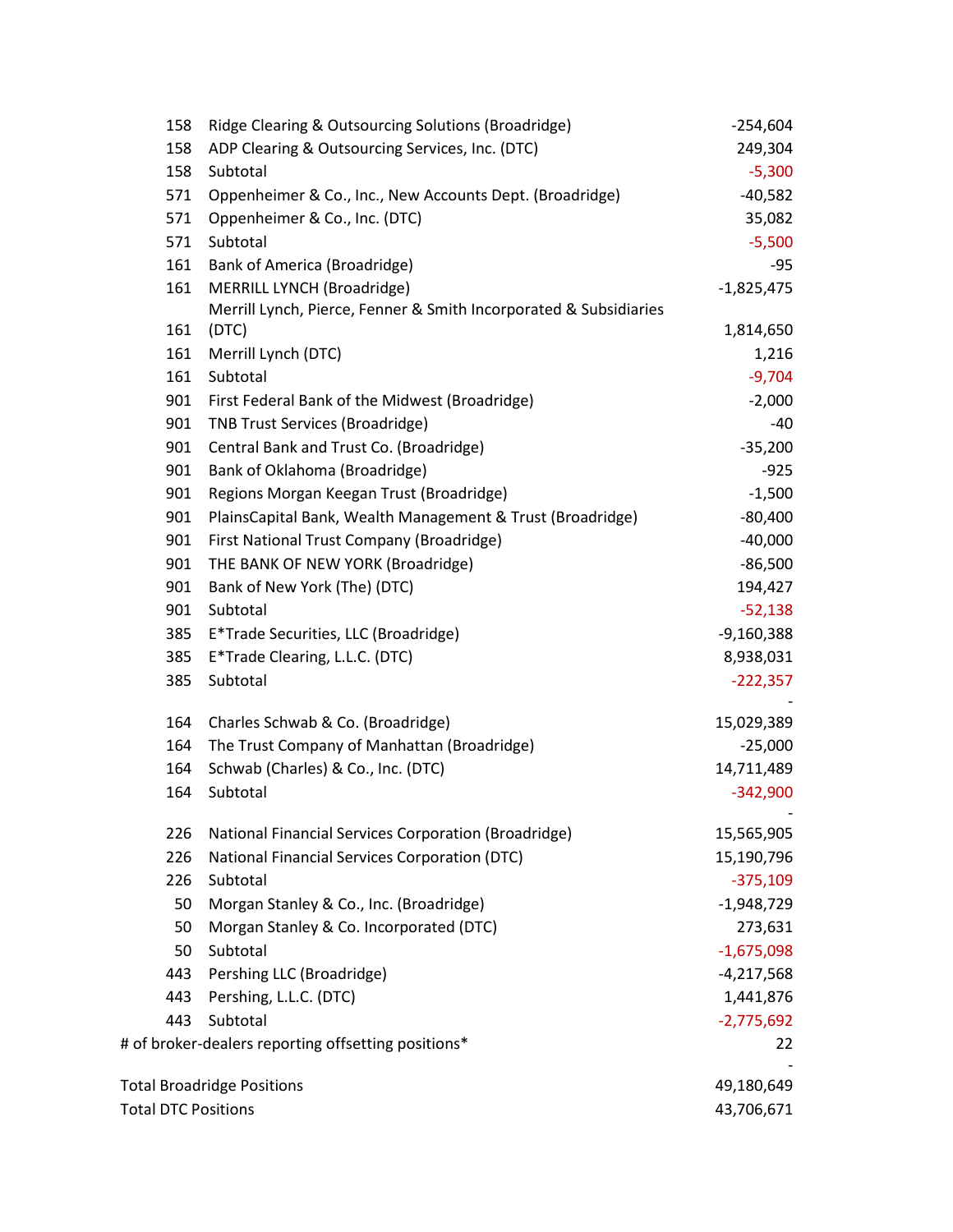|                   | Share Imbalance Detail                                            |              |
|-------------------|-------------------------------------------------------------------|--------------|
| Paired Positions* |                                                                   |              |
| Clearing          |                                                                   |              |
| No.               | <b>Participating Broker-Dealers</b>                               | 7/15/2021    |
| 15                | Morgan Stanley (Broadridge)                                       | $-566,131$   |
| 15                | Morgan Stanley DW Inc. (DTC)                                      | 565,131      |
| 15                | Subtotal                                                          | $-1,000$     |
| 5208              | Goldman Sachs International, Ltd.a20 (Broadridge)                 | $-335,012$   |
| 5208              | Goldman, Sachs International Ltd. (DTC)                           | 331,262      |
| 5208              | Subtotal                                                          | $-3,750$     |
| 235               | RBC Capital Markets Corporation (Broadridge)                      | $-190,777$   |
| 235               | RBC Dain Rauscher Inc. (DTC)                                      | 185,777      |
| 235               | Subtotal                                                          | $-5,000$     |
| 571               | Oppenheimer & Co., Inc., New Accounts Dept. (Broadridge)          | $-40,582$    |
| 571               | Oppenheimer & Co., Inc. (DTC)                                     | 35,082       |
| 571               | Subtotal                                                          | $-5,500$     |
| 161               | Bank of America (Broadridge)                                      | $-246$       |
| 161               | MERRILL LYNCH (Broadridge)                                        | $-1,826,468$ |
|                   | Merrill Lynch, Pierce, Fenner & Smith Incorporated & Subsidiaries |              |
| 161               | (DTC)                                                             | 1,816,007    |
| 161               | Merrill Lynch (DTC)                                               | 852          |
| 161               | Subtotal                                                          | $-9,855$     |
| 158               | Ridge Clearing & Outsourcing Solutions (Broadridge)               | $-259,431$   |
| 158               | ADP Clearing & Outsourcing Services, Inc. (DTC)                   | 238,031      |
| 158               | Subtotal                                                          | $-21,400$    |
| 901               | First Federal Bank of the Midwest (Broadridge)                    | $-2,000$     |
| 901               | <b>TNB Trust Services (Broadridge)</b>                            | -40          |
| 901               | Central Bank and Trust Co. (Broadridge)                           | $-35,200$    |
| 901               | Bank of Oklahoma (Broadridge)                                     | $-925$       |
| 901               | Regions Morgan Keegan Trust (Broadridge)                          | $-1,500$     |
| 901               | PlainsCapital Bank, Wealth Management & Trust (Broadridge)        | $-100,000$   |
| 901               | First National Trust Company (Broadridge)                         | $-40,000$    |
| 901               | THE BANK OF NEW YORK (Broadridge)                                 | $-88,100$    |
| 901               | Bank of New York (The) (DTC)                                      | 216,149      |
| 901               | Subtotal                                                          | $-51,616$    |
| 385               | E*Trade Securities, LLC (Broadridge)                              | $-9,339,245$ |
| 385               | E*Trade Clearing, L.L.C. (DTC)                                    | 9,104,988    |
| 385               | Subtotal                                                          | $-234,257$   |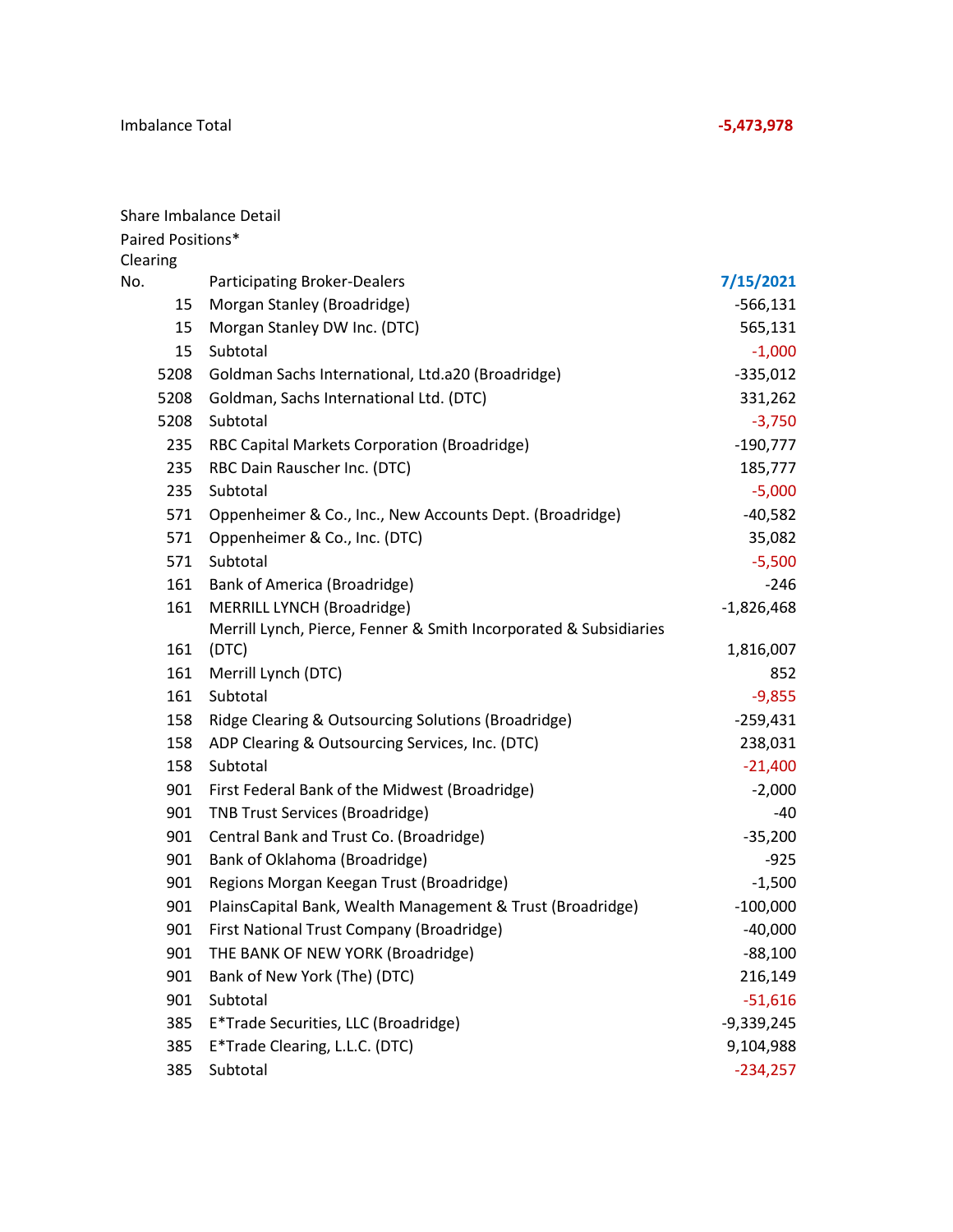| 226                        | National Financial Services Corporation (Broadridge) | 15,792,176   |
|----------------------------|------------------------------------------------------|--------------|
| 226                        | National Financial Services Corporation (DTC)        | 15,521,728   |
| 226                        | Subtotal                                             | $-270,448$   |
|                            |                                                      |              |
| 164                        | Charles Schwab & Co. (Broadridge)                    | 15,383,458   |
| 164                        | The Trust Company of Manhattan (Broadridge)          | $-25,000$    |
| 164                        | Schwab (Charles) & Co., Inc. (DTC)                   | 15,064,158   |
| 164                        | Subtotal                                             | $-344,300$   |
| 50                         | Morgan Stanley & Co., Inc. (Broadridge)              | $-2,154,443$ |
| 50                         | Morgan Stanley & Co. Incorporated (DTC)              | 505,744      |
| 50                         | Subtotal                                             | $-1,648,699$ |
| 443                        | Pershing LLC (Broadridge)                            | $-4,289,400$ |
| 443                        | Pershing, L.L.C. (DTC)                               | 1,608,061    |
| 443                        | Subtotal                                             | $-2,681,339$ |
|                            | # of broker-dealers reporting offsetting positions*  | 21           |
|                            |                                                      |              |
|                            | <b>Total Broadridge Positions</b>                    | 50,470,134   |
| <b>Total DTC Positions</b> |                                                      | 45,192,970   |
| Imbalance Total            |                                                      | $-5,277,164$ |

| Share Imbalance Detail |  |
|------------------------|--|
|------------------------|--|

## Paired Positions\*

| Clearing |                                                   |               |
|----------|---------------------------------------------------|---------------|
| No.      | <b>Participating Broker-Dealers</b>               | 8/13/2021     |
| 547      | Robert W. Baird & Company, Inc. (Broadridge)      | $-65,915$     |
| 547      | Baird (Robert W.) & Co., Incorporated (DTC)       | 65,568        |
| 547      | Subtotal                                          | -347          |
| 15       | Morgan Stanley (Broadridge)                       | $-654,697$    |
| 15       | Morgan Stanley DW Inc. (DTC)                      | 653,697       |
| 15       | Subtotal                                          | $-1,000$      |
| 5208     | Goldman Sachs International, Ltd.a20 (Broadridge) | $-5,000$      |
| 5208     | Goldman, Sachs International Ltd. (DTC)           | 1,250         |
| 5208     | Subtotal                                          | $-3,750$      |
| 235      | RBC Capital Markets Corporation (Broadridge)      | $-198,006$    |
| 235      | RBC Dain Rauscher Inc. (DTC)                      | 192,706       |
| 235      | Subtotal                                          | $-5,300$      |
| 188      | TD Ameritrade (Broadridge)                        | $-23,756,668$ |
| 188      | TD Ameritrade (DTC)                               | 23,748,517    |
| 188      | Subtotal                                          | $-8,151$      |
| 271      | TRADESTATION SECURITIES INC. ALL (Broadridge)     | $-197,262$    |
| 271      | TradeStation Securities, Inc. (DTC)               | 182,762       |
| 271      | Subtotal                                          | $-14,500$     |
|          |                                                   |               |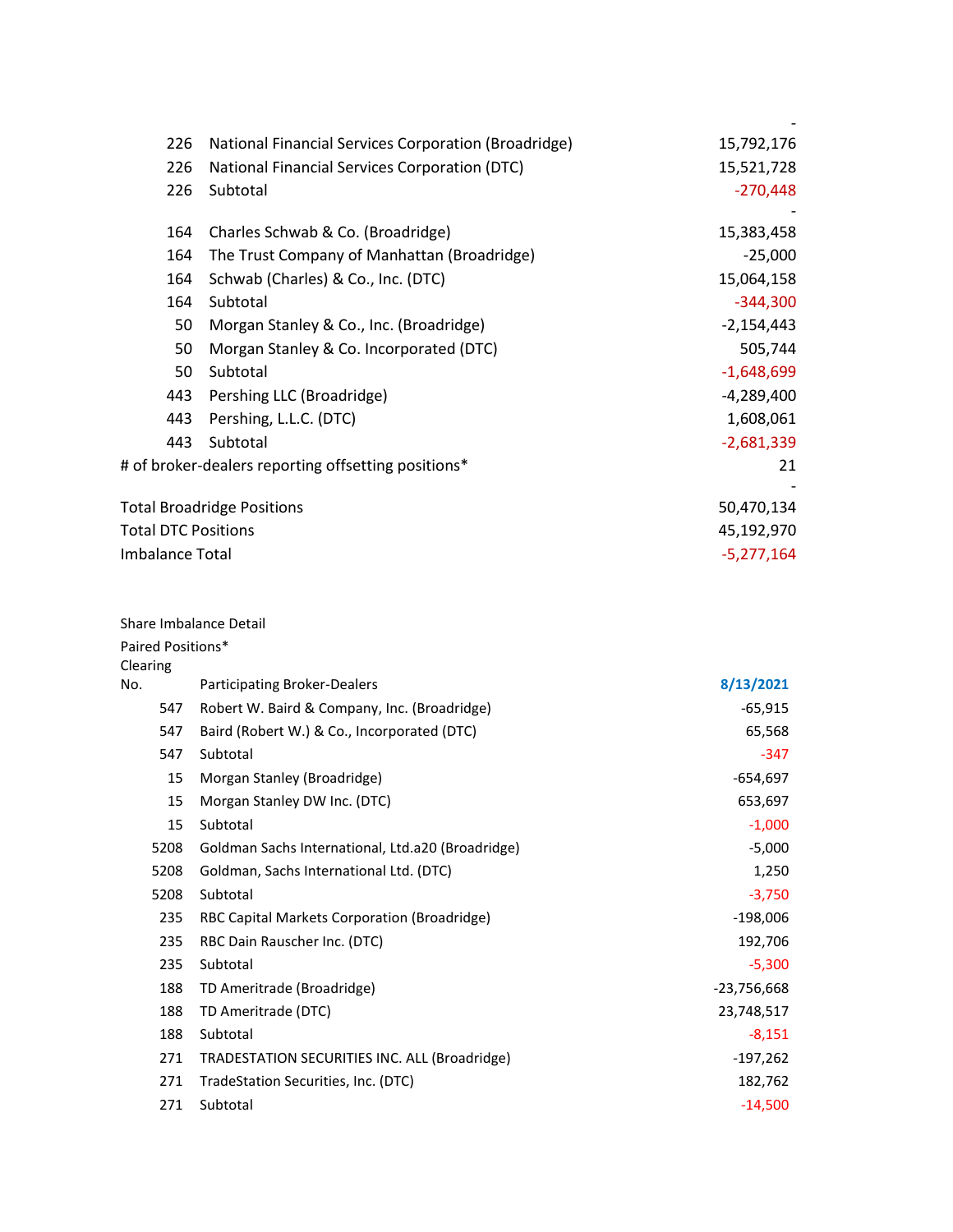| 725                        | Raymond James & Associates, Inc. (Broadridge)                     | -571,357      |
|----------------------------|-------------------------------------------------------------------|---------------|
| 725                        | Raymond James & Associates, Inc. (DTC)                            | 552,957       |
| 725                        | Subtotal                                                          | $-18,400$     |
| 158                        | Ridge Clearing & Outsourcing Solutions (Broadridge)               | -299,878      |
| 158                        | ADP Clearing & Outsourcing Services, Inc. (DTC)                   | 281,081       |
| 158                        | Subtotal                                                          | $-18,797$     |
| 2039                       | Moody National Bank (Broadridge)                                  | $-20,000$     |
| 2039                       | SEI Private Trust Co (Broadridge)                                 | 0             |
| 2039                       | Houston Trust Company (Broadridge)                                | $-16,200$     |
| 2039                       | SEI Private Trust Company (DTC)                                   | 16,200        |
| 2039                       | Subtotal                                                          | $-20,000$     |
| 161                        | <b>Bank of America (Broadridge)</b>                               | $-2,285$      |
| 161                        | MERRILL LYNCH (Broadridge)                                        | $-1,983,192$  |
|                            | Merrill Lynch, Pierce, Fenner & Smith Incorporated & Subsidiaries |               |
| 161                        | (DTC)                                                             | 1,962,477     |
| 161                        | Subtotal                                                          | $-23,000$     |
| 19                         | Jefferies & Company, Inc. (Broadridge)                            | $-65,000$     |
| 19                         | Jefferies & Co., Inc. (DTC)                                       | 17,104        |
| 19                         | Subtotal                                                          | -47,896       |
| 385                        | E*Trade Securities, LLC (Broadridge)                              | $-10,086,478$ |
| 385                        | E*Trade Clearing, L.L.C. (DTC)                                    | 9,836,340     |
| 385                        | Subtotal                                                          | $-250,138$    |
| 226                        | National Financial Services Corporation (Broadridge)              | $-18,668,251$ |
| 226                        | National Financial Services Corporation (DTC)                     | 18,346,951    |
| 226                        | Subtotal                                                          | $-321,300$    |
| 164                        | Charles Schwab & Co. (Broadridge)                                 | $-16,933,801$ |
| 164                        | The Trust Company of Manhattan (Broadridge)                       | $-25,000$     |
| 164                        | Schwab (Charles) & Co., Inc. (DTC)                                | 16,631,701    |
| 164                        | Subtotal                                                          | $-327,100$    |
| 50                         | Morgan Stanley & Co., Inc. (Broadridge)                           | $-1,998,838$  |
| 50                         | Morgan Stanley & Co. Incorporated (DTC)                           | 210,787       |
| 50                         | Subtotal                                                          | $-1,788,051$  |
| 443                        | Pershing LLC (Broadridge)                                         | $-6,204,331$  |
| 443                        | Pershing, L.L.C. (DTC)                                            | 2,086,676     |
| 443                        | Subtotal                                                          | $-4,117,655$  |
|                            | # of broker-dealers reporting offsetting positions*               | 20            |
|                            | <b>Total Broadridge Positions</b>                                 | $-81,752,159$ |
| <b>Total DTC Positions</b> |                                                                   | 74,786,774    |
| Imbalance Total            |                                                                   | $-6,965,385$  |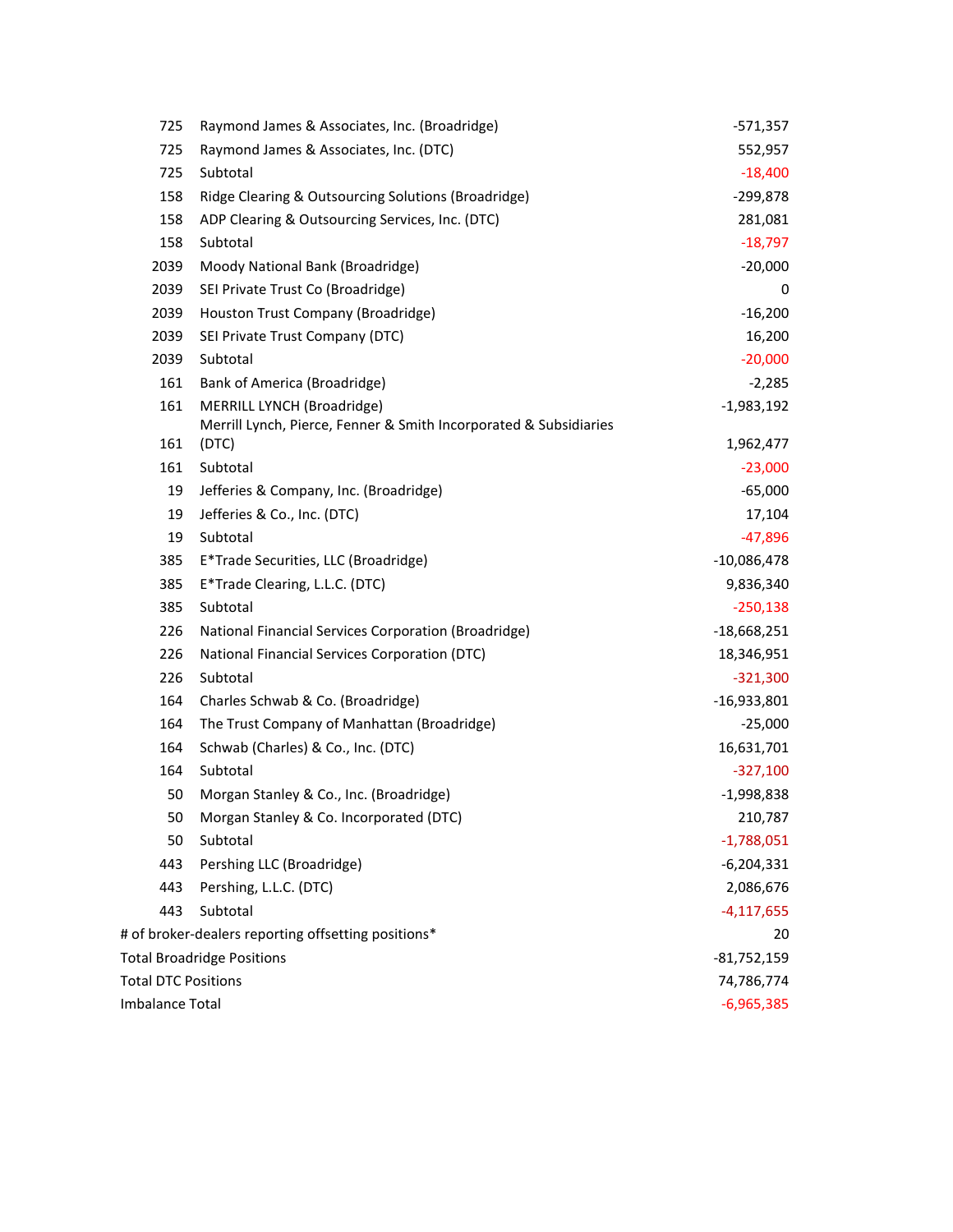Larger imbalances appear at the bottom of the table and are frequently carried by the same firm's who have a large presence in the marketplace as both brokers and clearing firms with extensive operations in stock loan, trade execution and clearing operations for both introducing brokers and hedge funds.

The trade data which appears in the following table highlights periods of high volume of both trades and shares traded which makes it clear that the company's shares are in play, suggesting that the company may be a target of illicit market activity.

| Symbol       | Date        | Open  | High     | Low    | Close    | Volume           | # Trades | Trade Value      | Change     |
|--------------|-------------|-------|----------|--------|----------|------------------|----------|------------------|------------|
| <b>RECAF</b> | 15-Jul-21   | 8.5   | 8.59     | 7.62   | 7.87     | 1,529,628        | 4,059    | 12,297,387.30    | $-0.72$    |
| <b>RECAF</b> | 14-Jul-21   | 9.195 | 9.2225   | 8.51   | 8.59     | 803,099          | 2,518    | 7,031,808.71     | $-0.51606$ |
| <b>RECAF</b> | 13-Jul-21   | 9.35  | 9.35     | 8.984  | 9.10606  | 414,420          | 1,565    | 3,775,147.53     | $-0.20394$ |
| <b>RECAF</b> | 12-Jul-21   | 9.6   | 9.61     | 9.14   | 9.31     | 599,260          | 1,662    | 5,600,167.95     | $-0.27722$ |
| <b>RECAF</b> | 9-Jul-21    | 9.28  | 9.59     | 9.02   | 9.587224 | 564,366          | 1,920    | 5,206,184.64     | 0.737224   |
| <b>RECAF</b> | 8-Jul-21    | 9     | 9        | 8.2601 | 8.85     | 879,126          | 2,969    | 7,585,016.74     | $-0.26876$ |
| <b>RECAF</b> | 7-Jul-21    | 9.8   | 9.8      | 8.7109 | 9.118763 | 692,340          | 2,096    | 6,417,801.52     | $-0.48124$ |
| <b>RECAF</b> | 6-Jul-21    | 9.98  | 9.98     | 9.51   | 9.6      | 410,303          | 1,496    | 3,974,064.24     | $-0.286$   |
| <b>RECAF</b> | 2-Jul-21    | 10    | 10       | 9.5    | 9.886003 | 582,496          | 1,832    | 5,703,613.93     | $-0.1341$  |
| <b>RECAF</b> | $1$ -Jul-21 | 9.95  | 10.1     | 9.7    | 10.0201  | 478,784          | 1,126    | 4,769,033.98     | 0.5377     |
| <b>RECAF</b> | 30-Jun-21   | 9.72  | 9.72     | 9.1934 | 9.4824   | 575,998          | 1,930    | 5,429,304.26     | 0.23394    |
| <b>RECAF</b> | 29-Jun-21   | 9.715 | 9.724731 | 9.1661 | 9.24846  | 704,148          | 2,304    | 6,660,251.42     | 0.10126    |
| <b>RECAF</b> | 28-Jun-21   | 7.705 | 9.73     | 7.35   |          | 9.1472 2,386,964 | 6,303    | 21, 134, 715. 20 | 0.2372     |
| <b>RECAF</b> | 25-Jun-21   | 10.31 | 10.57    | 8.82   |          | 8.91 3,203,573   | 8,567    | 30,746,692.20    | $-1.9$     |
| <b>RECAF</b> | 24-Jun-21   | 11    | 11.23    | 9.33   |          | 10.81 2,566,212  | 7,574    | 26,503,015.30    | $-0.16$    |
| <b>RECAF</b> | 23-Jun-21   | 10.25 | 10.25    | 10.25  | 10.25    | 0                |          |                  | 0.00%      |

# **U.S. Market Data**

**Fails to Deliver Short sale Vol.** 

**Short Int.**

Date

| 6/15/2021 | 2366   |
|-----------|--------|
| 6/16/2021 | 2120   |
| 6/18/2021 | 41935  |
| 6/21/2021 | 47357  |
| 6/22/2021 | 218871 |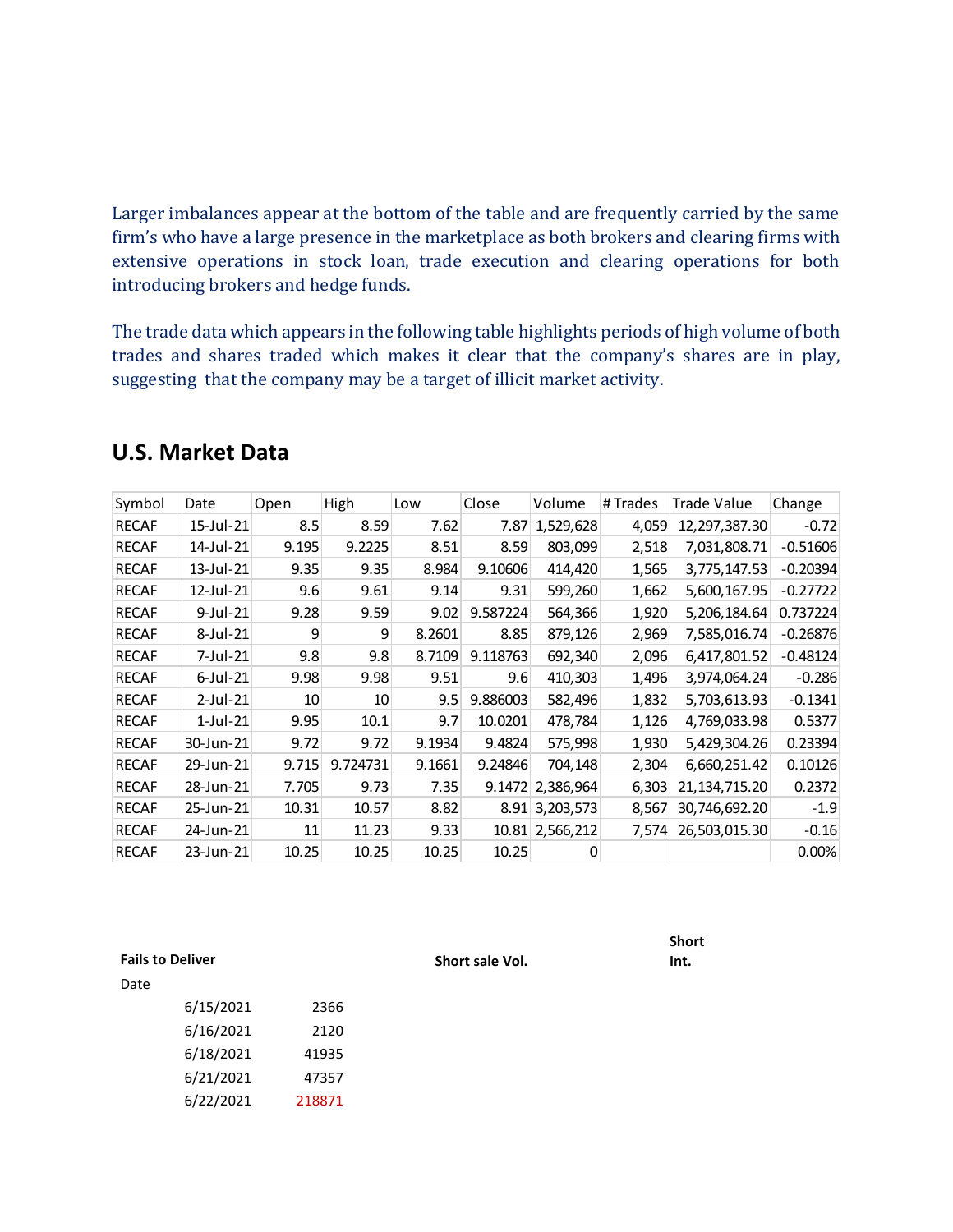| 6/23/2021 | 65121  | 707709  |        |
|-----------|--------|---------|--------|
| 6/24/2021 | 38205  | 1453092 |        |
| 6/25/2021 | 72752  | 1440430 |        |
| 6/28/2021 | 500685 | 1600052 |        |
| 6/29/2021 | 15888  | 448394  |        |
| 6/30/2021 | 97118  | 402113  | 925836 |
|           |        |         |        |
| 7/12/2021 |        | 309506  |        |
| 7/13/2021 |        | 253628  |        |
| 7/14/2021 |        | 355863  |        |
| 7/15/2021 |        | 771731  | 997725 |
| 7/16/2021 |        | 664784  |        |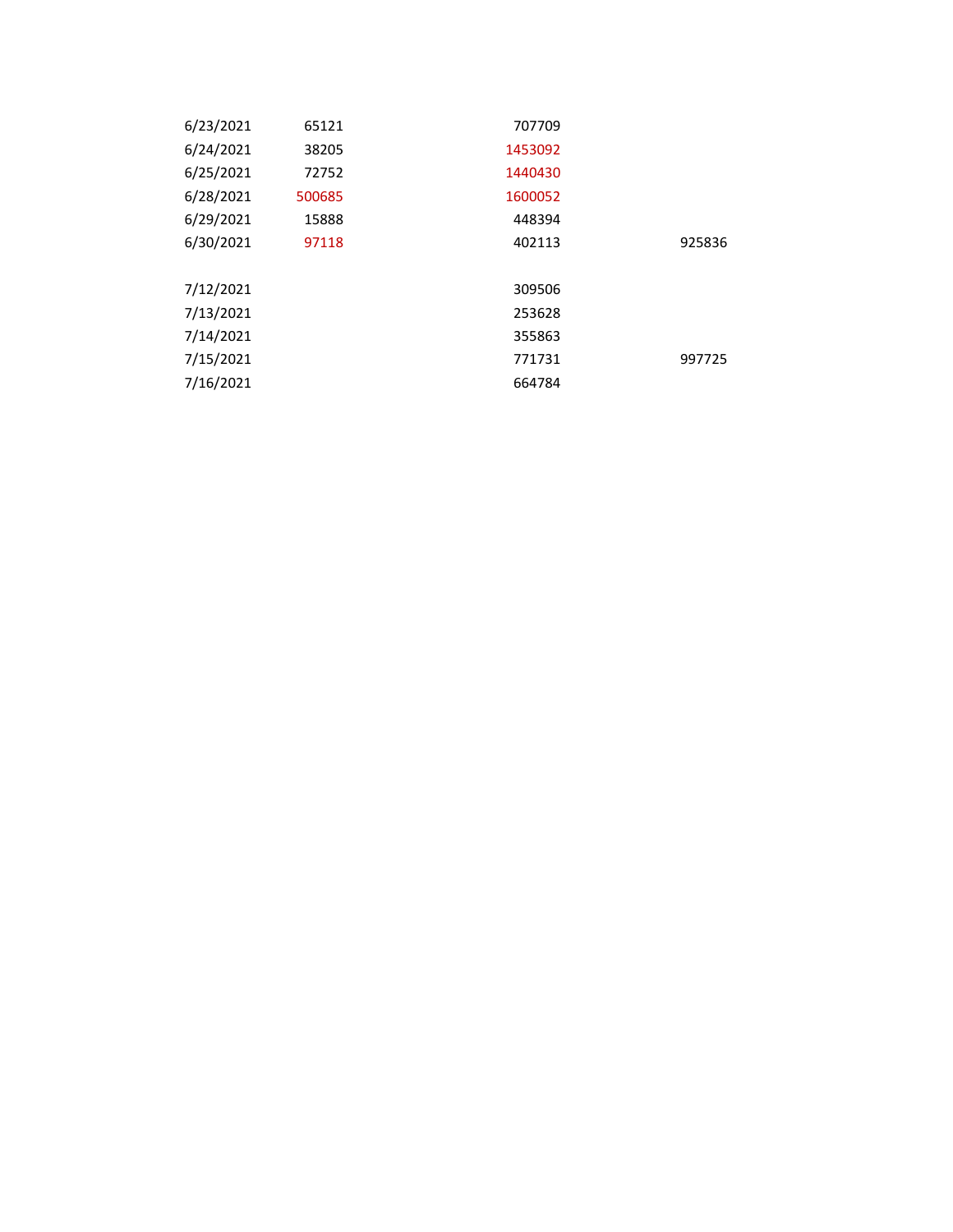| Symbol                  | Date      | Open  | High   | Low     | Close                    | Volume          | #Trades | <b>Trade Value</b>    | Change    |
|-------------------------|-----------|-------|--------|---------|--------------------------|-----------------|---------|-----------------------|-----------|
| <b>RECAF</b>            | 13-Aug-21 | 6.16  | 6.16   | 5.74    |                          | 5.87 1,327,848  | 3,322   | 7,840,142.24          | $-0.3855$ |
| <b>RECAF</b>            | 12-Aug-21 | 6.72  | 6.72   | 6.13    | 6.2555                   | 604,381         | 1,664   | 3,807,445.50          | $-0.2545$ |
| <b>RECAF</b>            | 11-Aug-21 | 7.2   | 7.2    | 6.32388 | 6.51                     | 705,824         | 1,664   | 4,605,328.10          | $-0.24$   |
| <b>RECAF</b>            | 10-Aug-21 | 6.1   | 7.33   | 5.7041  |                          | 6.75 1,370,004  | 3,321   | 9,171,067.09          | 0.65      |
| <b>RECAF</b>            | 9-Aug-21  | 6.77  | 6.77   | 5.76    |                          | $6.1$ 3,339,808 | 6,337   | 20,623,792.60         | $-1.05$   |
| <b>RECAF</b>            | 6-Aug-21  | 7.49  | 7.6085 | 7.04    |                          | 7.15 1,486,795  | 3,706   | 10,807,146.10         | $-0.4$    |
| <b>RECAF</b>            | 5-Aug-21  | 8.6   | 9      | 7.12    |                          | 7.55 2,687,225  | 5,817   | 21, 132, 301.80       | $-1.05$   |
| <b>RECAF</b>            | 4-Aug-21  | 8.51  | 8.76   | 8.5     | 8.6                      | 330,774         | 975     | 2,846,455.56          | $-0.19$   |
| <b>RECAF</b>            | 3-Aug-21  | 9.049 | 9.05   | 8.5872  | 8.79                     | 429,433         | 1,291   | 3,772,272.96          | $-0.155$  |
| <b>RECAF</b>            | 2-Aug-21  | 9.21  | 9.21   | 8.8925  | 8.945                    | 350,699         | 780     | 3,148,196.80          | 0.055     |
| <b>RECAF</b>            | 30-Jul-21 | 9.35  | 9.35   | 8.3294  | 8.89                     | 640,394         | 1,868   | 5,545,005.84          | $-0.0404$ |
| <b>RECAF</b>            | 29-Jul-21 | 9.03  | 9.03   | 8.7     | 8.9304                   | 393,625         | 1,321   | 3,489,043.23          | 0.2304    |
| <b>RECAF</b>            | 28-Jul-21 | 8.67  | 8.67   | 8.67    | 8.67                     | 0               |         |                       | 0.00%     |
|                         |           |       |        |         |                          |                 |         |                       |           |
|                         |           |       |        |         |                          |                 |         |                       |           |
|                         |           |       |        |         |                          |                 |         |                       |           |
| <b>US DATA</b>          |           |       |        |         |                          |                 |         |                       |           |
| <b>Fails to Delver</b>  |           |       |        |         | <b>Short Sale Volume</b> |                 |         | <b>Short Interest</b> |           |
|                         |           |       |        |         |                          |                 |         |                       |           |
| 7/16/2021               |           | 1600  |        |         |                          |                 |         |                       |           |
| 7/20/2021               |           | 47135 |        |         |                          |                 |         |                       |           |
| 7/22/2021               |           | 7772  |        |         |                          |                 |         |                       |           |
| 7/23/2021               |           | 29200 |        |         |                          |                 |         |                       |           |
| 7/26/2021               |           | 813   |        |         |                          |                 |         |                       |           |
| 7/27/2021               |           | 13    |        |         |                          |                 |         |                       |           |
| 7/28/2021               |           | 7538  |        |         | 131375                   |                 |         |                       |           |
| 7/29/2021               |           | 13831 |        |         | 286132                   |                 |         |                       |           |
| 7/30/2021               |           | 13267 |        |         | 342481                   |                 |         | 1143338               |           |
| <b>Fails to Deliver</b> |           |       |        |         | <b>Short Sale Volume</b> |                 |         |                       |           |
| 8/11/2021               |           |       |        |         | 466161                   |                 |         |                       |           |
| 8/12/2021               |           |       |        |         | 231729                   |                 |         |                       |           |
| 8/13/2021               |           |       |        |         | 721027                   |                 |         | 1103901               |           |

Several trade dates in August suggest an attempt to move the price by executing between 300 to 6000 plus trades per day with corresponding increased volume.

While short interest and sale volume are not excessive**, the level of imbalances suggests that the stock is in play and that improper short sales are being executed.** Properly executed short sales would be depicted by a higher reported value of failed to deliver trades being reported by the financial institutions. The noted increase in trade volume and share quantity does suggest that there is interest in the market by some entity, to increase the potential for a short play.

# **Canadian Imbalances**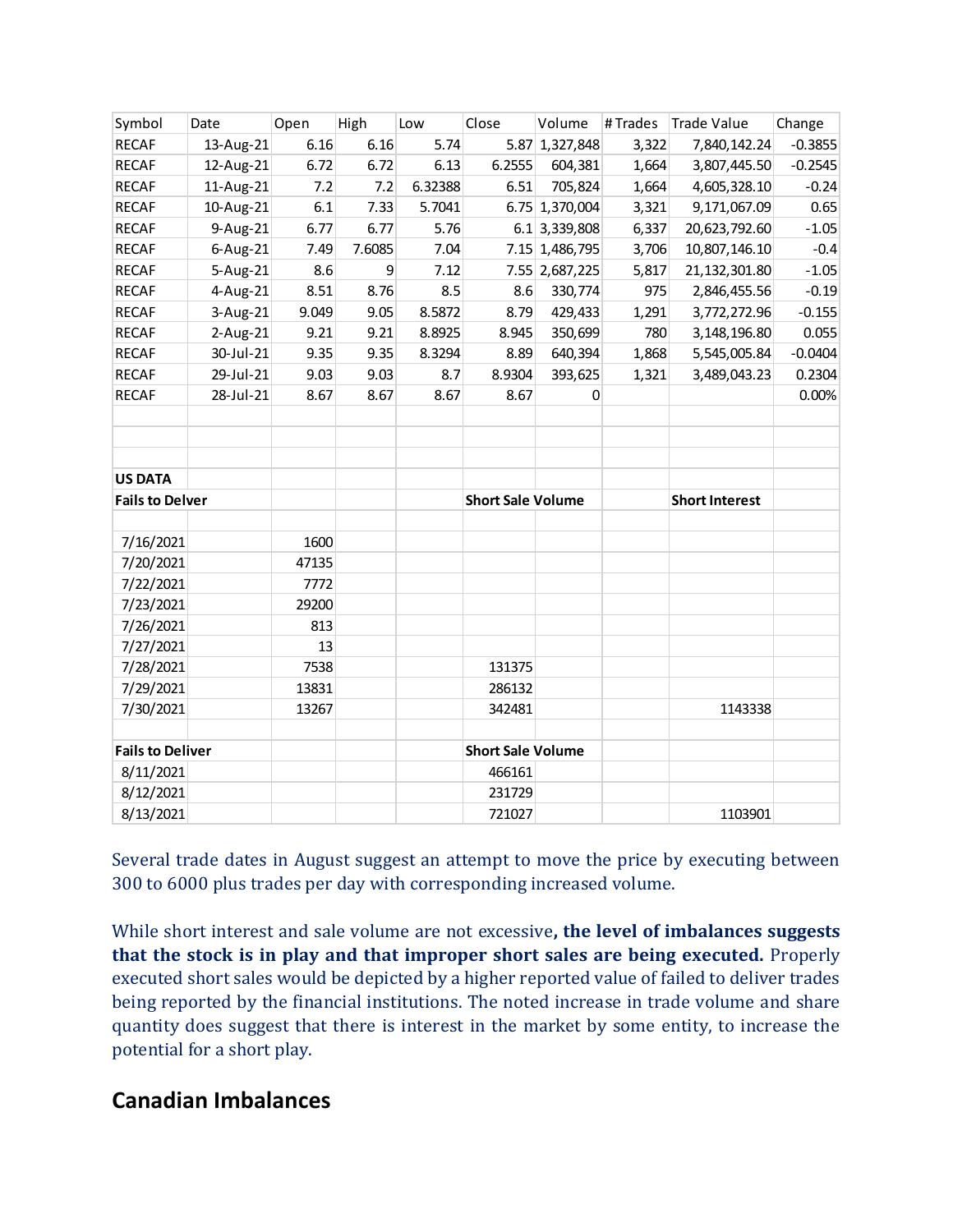|               |                 | 6/25/2021                                 |               |               |
|---------------|-----------------|-------------------------------------------|---------------|---------------|
| <b>CDS ID</b> | <b>BRD ID</b>   | <b>FIRM</b>                               | <b>SHARES</b> | <b>SHARES</b> |
|               | CC <sub>8</sub> | ATB SECURITIES INC                        | 11369         | 11369         |
| ATB01         |                 | <b>ALBERTA TREASURY BRANCHES</b>          | 11369         | 11369         |
|               |                 | <b>Share Total</b>                        | $\mathbf{0}$  | $\mathbf 0$   |
|               | C89             | MANULIFE SECURITIES INCORPORATED.         | 33364         | 33364         |
| <b>BSI01</b>  |                 | <b>MANULIFE SECURITIES INC.</b>           | 33364         | 33364         |
|               |                 | <b>Share Total</b>                        | $\mathbf{0}$  | 0             |
|               | C <sub>54</sub> | CANACCORD GENUITY CORP.                   | 1405689       | 1405689       |
| CCA02         |                 | CANACCORD GENUITY CORP.                   | 1499285       | 1499285       |
|               |                 | <b>Share Total</b>                        | 93596         | 93596         |
|               | CD <sub>5</sub> | <b>CITIBANK CANADA</b>                    | 1336700       | 1336700       |
| <b>CIT16</b>  |                 | <b>CITIBANK CDA - CLIENT</b>              | 2320195       | 2320195       |
|               |                 | <b>Share Total</b>                        | 983495        | 983495        |
|               | C42             | CIBC MELLON GLOBAL SECURITIES SERVIC      | 4951635       | 4951635       |
| COM11         |                 | <b>CIBC: CIBC MELLON TRUST-CLIENT</b>     | 5360220       | 5360220       |
|               |                 | <b>Share Total</b>                        | 408585        | 408585        |
|               | CO <sub>9</sub> | CREDENTIAL QTRADE SECURITIES INC.         | 1826185       | 1826185       |
| CRE01         |                 | <b>CREDENTIAL QTRADE SEC INC.</b>         | 1808816       | 1808816       |
|               |                 | <b>Share Total</b>                        | $-17369$      | $-17369$      |
|               |                 | <b>CANADIAN SHAREOWNER INVESTMENTS</b>    |               |               |
|               | CB <sub>6</sub> | INC.                                      | 634413        | 634413        |
| <b>CSI01</b>  |                 | CANADIAN SHAREOWNER INC INC               | 620504        | 620504        |
|               |                 | <b>Share Total</b>                        | -13909        | -13909        |
|               | CO <sub>2</sub> | <b>CREDIT SUISSE SECURITIES (USA) LLC</b> | 7500          | 7500          |
| CSU01         |                 | <b>CREDIT SUISSE USA LLC</b>              | 1800          | 1800          |
|               |                 | <b>Share Total</b>                        | $-5700$       | $-5700$       |
|               | C11             | RBC DOMINION SECURITIES INC               | 5292504       | 5292504       |
| DOM01         |                 | RBC DOMINION SECURITIES INC               | 4334490       | 4334490       |
|               |                 | <b>Share Total</b>                        | -958014       | -958014       |
|               | CO <sub>5</sub> | EDWARD JONES.                             | 20395         | 20395         |
| EDJ01         |                 | <b>EDWARD JONES</b>                       | 20395         | 20395         |
|               |                 | <b>Share Total</b>                        | $\mathbf 0$   | $\mathbf 0$   |
|               | CAA             | FIDELITY CLEARING CANADA ULC              | 5000419       | 5000419       |
| <b>FID01</b>  |                 | FIDELITY CLEARING CANADA ULC              | 5000419       | 5000419       |
|               |                 | <b>Share Total</b>                        | $\mathbf 0$   | $\mathbf 0$   |
|               | C <sub>73</sub> | <b>TD WATERHOUSE</b>                      | 7141256       | 7141256       |
| <b>GISO1</b>  |                 | TD WATERHOUSE CANADA INC.                 | 6705719       | 6705719       |
|               |                 | <b>Share Total</b>                        | -435537       | $-435537$     |
|               | C <sub>72</sub> | RF SECURITIES CLEARING.                   | 99993         | 99993         |
| GMP01         |                 | RF SECURITIES CLEARING LP                 | 99993         | 99993         |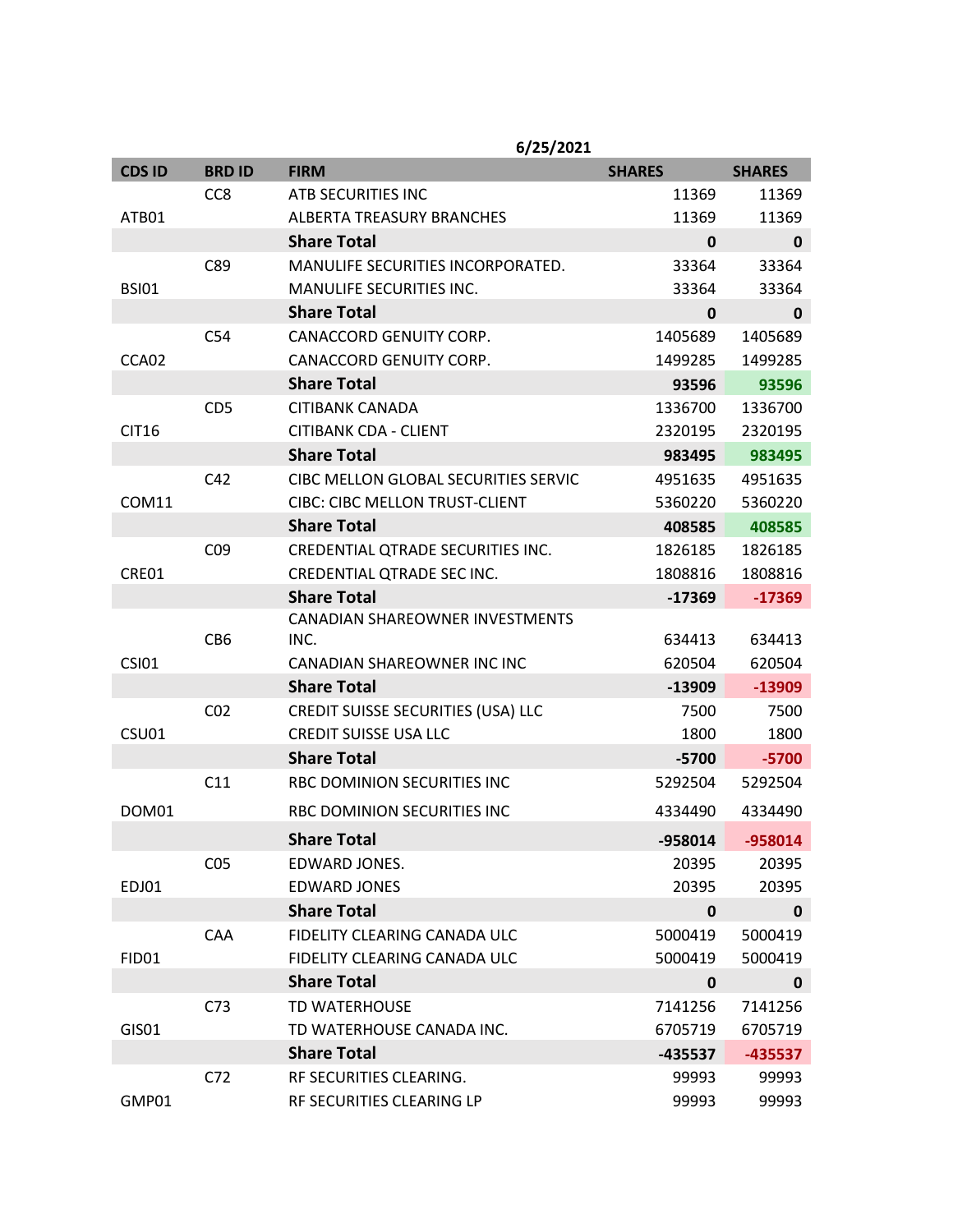|              |                 | <b>Share Total</b>                 | 0           | $\mathbf 0$ |
|--------------|-----------------|------------------------------------|-------------|-------------|
|              | C57             | HAYWOOD SECURITIES INC.            | 13215205    | 13215205    |
| <b>HAY01</b> |                 | <b>HAYWOOD SECURITIES</b>          | 13067183    | 13067183    |
|              |                 | <b>Share Total</b>                 | $-148022$   | $-148022$   |
|              | CO <sub>4</sub> | LAURENTIAN BANK SECURITIES INC.    | 6260        | 6260        |
| LAU03        |                 | <b>BANQUE LAURENTIENNE - VMBL</b>  | 6260        | 6260        |
|              |                 | <b>Share Total</b>                 | 0           | $\mathbf 0$ |
|              | C17             | <b>MERRILL LYNCH CANADA</b>        | 240200      | 240200      |
| MLC01        |                 | MERRILL LYNCH CDA INC              | 39362       | 39362       |
|              |                 | <b>Share Total</b>                 | $-200838$   | $-200838$   |
|              | C58             | RAYMOND JAMES LTD.                 | 93957       | 93957       |
| MSL01        |                 | RAYMOND JAMES LIMITED              | 94007       | 94007       |
|              |                 | <b>Share Total</b>                 | 50          | 50          |
|              | C34             | NATIONAL BANK FINANCIAL.           | 1718923     | 1718923     |
| NBC01        |                 | <b>NBF INC</b>                     | 1234180     | 1234180     |
|              |                 | <b>Share Total</b>                 | $-484743$   | $-484743$   |
|              | C12             | <b>BMO NESBITT BURNS INC.</b>      | 5405612     | 5405612     |
| NTD01        |                 | <b>BMO NESBITT BURNS INC.</b>      | 3760193     | 3760193     |
|              |                 | <b>Share Total</b>                 | $-1645419$  | $-1645419$  |
|              | C52             | <b>ODLUM BROWN LIMITED</b>         | 408617      | 408617      |
| OBL01        |                 | <b>ODLUM BROWN</b>                 | 408617      | 408617      |
|              |                 |                                    |             |             |
|              |                 | <b>Share Total</b>                 | $\mathbf 0$ | $\mathbf 0$ |
|              | C <sub>56</sub> | P I FINANCIAL CORP                 | 50010       | 50010       |
| <b>PISO1</b> |                 | PI FINANCIAL CORP.                 | 50235       | 50235       |
|              |                 | <b>Share Total</b>                 | 225         | 225         |
|              | C19             | PERSHING SECURITIES CANADA LIMITED | 3157385     | 3157385     |
| PSC02        |                 | PERSHING SEC CDA LTD AGENT         | 3157385     | 3157385     |
|              |                 | <b>Share Total</b>                 | 0           | $\mathbf 0$ |
|              | CO <sub>6</sub> | QUESTRADE INC.                     | 1347982     | 1347982     |
| QST01        |                 | QUESTRADE INC.                     | 1271642     | 1271642     |
|              |                 | <b>Share Total</b>                 | $-76340$    | $-76340$    |
|              | C43             | ROYAL BANK OF CANADA               | 9629096     | 9629096     |
| RBC01        |                 | ROYAL BANK OF CDA-TOR (CLIENT)     | 11578314    | 11578314    |
|              |                 | <b>Share Total</b>                 | 1949218     | 1949218     |
|              | C <sub>35</sub> | RESEARCH CAPITAL CORPORATION       | 444686      | 444686      |
| RCC01        |                 | RESEARCH CAPITAL CORP.             | 444686      | 444686      |
|              |                 | <b>Share Total</b>                 | 0           | $\mathbf 0$ |
|              | CA7             | LEEDE JONES GABLE INC              | 3226181     | 3226181     |
| RPS01        |                 | LEEDE JONES GABLE INC.             | 3226181     | 3226181     |
|              |                 | <b>Share Total</b>                 | 0           | $\mathbf 0$ |
|              | C <sub>36</sub> | <b>SCOTIA CAPITAL INC</b>          | 2126043     | 2126043     |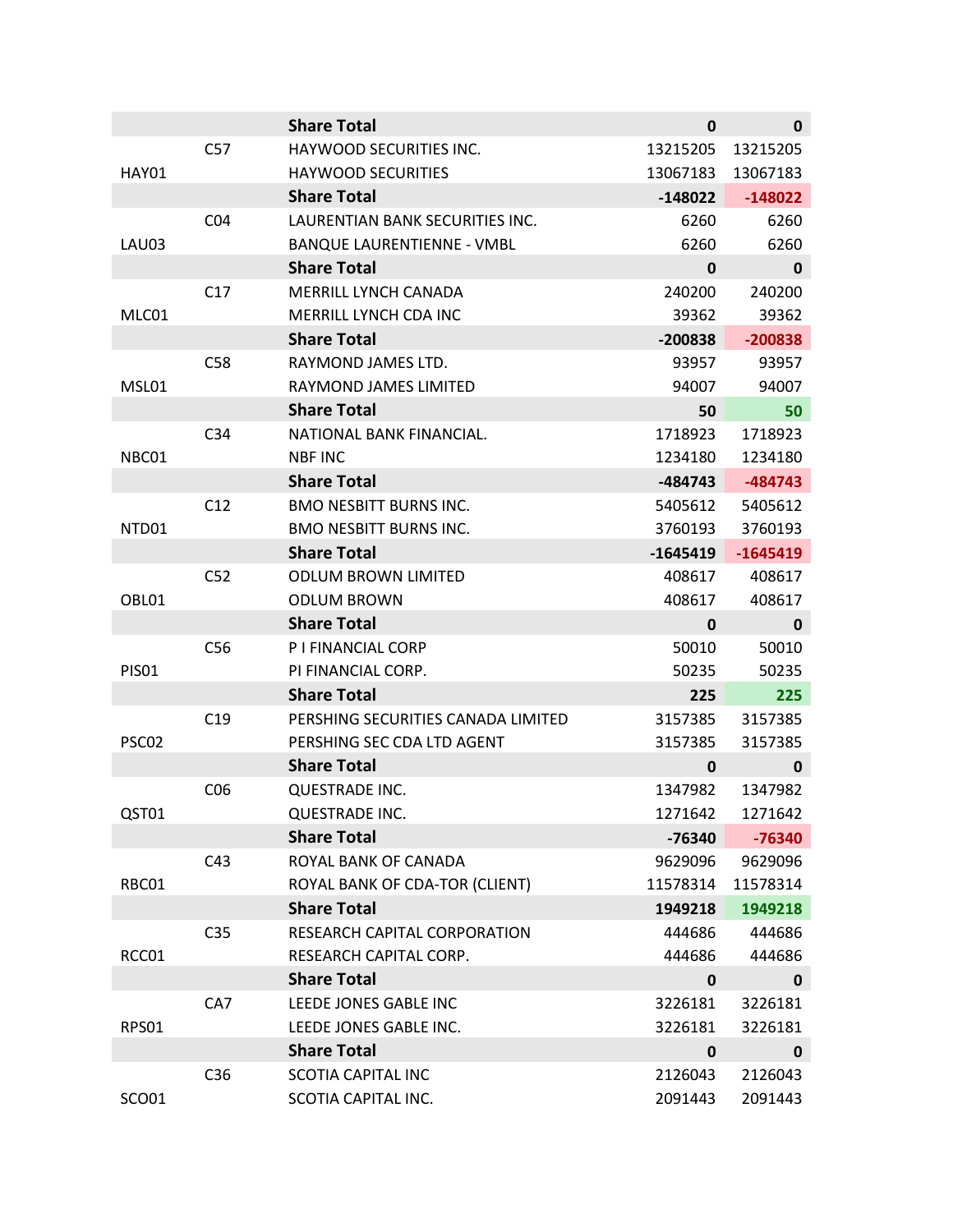|       |                 | <b>Share Total</b>                   | -34600   | $-34600$ |
|-------|-----------------|--------------------------------------|----------|----------|
|       | C81             | STATE STREET TRUST                   | 5707     | 5707     |
| SST01 |                 | STATE STREET TRUST (CLIENT)          | 5707     | 5707     |
|       |                 | <b>Share Total</b>                   | $\bf{0}$ | 0        |
|       | CC <sub>9</sub> | <b>DESIARDINS SECURITIES INC.</b>    | 306888   | 306888   |
| VMD01 |                 | <b>VALEURS MOBILIERES DESJARDINS</b> | 303769   | 303769   |
|       |                 | <b>Share Total</b>                   | $-3119$  | $-3119$  |
|       | C <sub>32</sub> | CIBC WORLD MARKETS INC.              | 2818857  | 2818857  |
| WGD10 |                 | CIBC WORLD MARKETS INC.              | 2231912  | 2231912  |
|       |                 | <b>Share Total</b>                   | -586945  | -586945  |
|       | C <sub>07</sub> | CLINVESTMENT SERVICES INC            | 13488    | 13488    |
|       | C77             | ASSANTE CAPITAL MANAGEMENT LTD       | 11682    | 11682    |
| BBS01 |                 | CLINVESTMENT SERVICES INC.           | 24170    | 24170    |
|       |                 | <b>Share Total</b>                   | 1000     | 1000     |
| Total |                 |                                      |          | -4610555 |

# **6/30/2021**

| <b>CDS ID</b> | <b>BRDID</b>    | <b>FIRM</b>                               | <b>SHARES</b> | <b>SHARES</b> |
|---------------|-----------------|-------------------------------------------|---------------|---------------|
|               | CC <sub>8</sub> | ATB SECURITIES INC                        | 11369         | 11369         |
| ATB01         |                 | <b>ALBERTA TREASURY BRANCHES</b>          | 11369         | 11369         |
|               |                 | <b>Share Total</b>                        | 0             | $\mathbf 0$   |
|               | C89             | MANULIFE SECURITIES INCORPORATED.         | 35124         | 35124         |
| <b>BSI01</b>  |                 | <b>MANULIFE SECURITIES INC.</b>           | 35124         | 35124         |
|               |                 | <b>Share Total</b>                        | 0             | $\bf{0}$      |
|               | C <sub>54</sub> | CANACCORD GENUITY CORP.                   | 1417189       | 1417189       |
| CCA02         |                 | CANACCORD GENUITY CORP.                   | 1461210       | 1461210       |
|               |                 | <b>Share Total</b>                        | 44021         | 44021         |
|               | CD <sub>5</sub> | <b>CITIBANK CANADA</b>                    | 1380238       | 1380238       |
| <b>CIT16</b>  |                 | <b>CITIBANK CDA - CLIENT</b>              | 2377611       | 2377611       |
|               |                 | <b>Share Total</b>                        | 997373        | 997373        |
|               | C42             | CIBC MELLON GLOBAL SECURITIES SERVIC      | 4979541       | 4979541       |
| <b>COM11</b>  |                 | <b>CIBC: CIBC MELLON TRUST-CLIENT</b>     | 5438536       | 5438536       |
|               |                 | <b>Share Total</b>                        | 458995        | 458995        |
|               | CO <sub>9</sub> | CREDENTIAL QTRADE SECURITIES INC.         | 1853417       | 1853417       |
| CRE01         |                 | CREDENTIAL QTRADE SEC INC.                | 1842392       | 1842392       |
|               |                 | <b>Share Total</b>                        | $-11025$      | $-11025$      |
|               |                 | <b>CANADIAN SHAREOWNER INVESTMENTS</b>    |               |               |
|               | CB <sub>6</sub> | INC.                                      | 658590        | 658590        |
| <b>CSI01</b>  |                 | CANADIAN SHAREOWNER INC INC               | 658590        | 658590        |
|               |                 | <b>Share Total</b>                        | 0             | $\mathbf 0$   |
|               | CO <sub>2</sub> | <b>CREDIT SUISSE SECURITIES (USA) LLC</b> | 10000         | 10000         |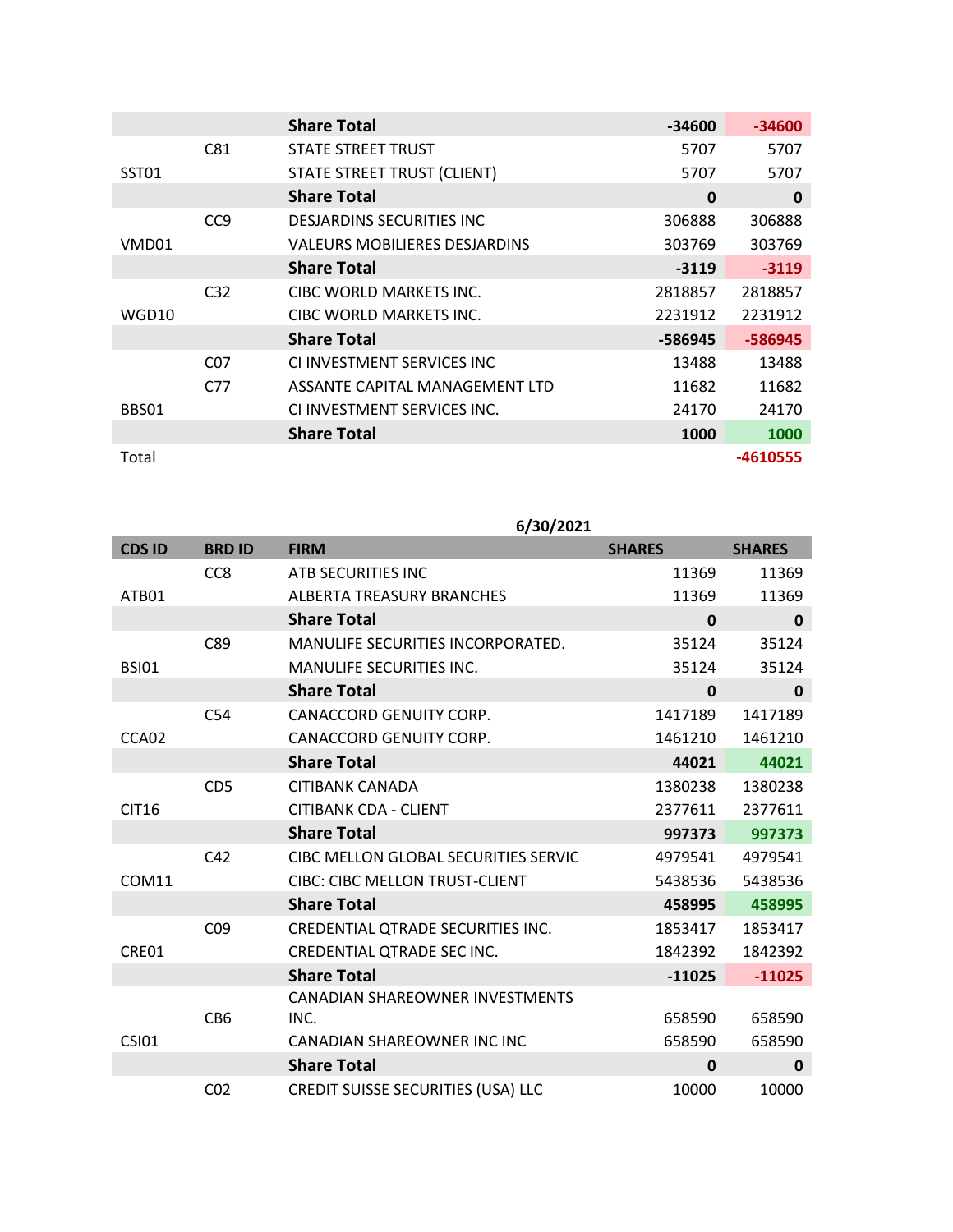| CSU01        |                 | <b>CREDIT SUISSE USA LLC</b>       | 10000     | 10000       |
|--------------|-----------------|------------------------------------|-----------|-------------|
|              |                 | <b>Share Total</b>                 | 0         | $\mathbf 0$ |
|              | C11             | <b>RBC DOMINION SECURITIES INC</b> | 5219308   | 5219308     |
| DOM01        |                 | RBC DOMINION SECURITIES INC        | 4219309   | 4219309     |
|              |                 | <b>Share Total</b>                 | -999999   | -999999     |
|              | CO <sub>5</sub> | EDWARD JONES.                      | 20862     | 20862       |
| EDJ01        |                 | <b>EDWARD JONES</b>                | 20862     | 20862       |
|              |                 | <b>Share Total</b>                 | 0         | $\mathbf 0$ |
|              | CAA             | FIDELITY CLEARING CANADA ULC       | 4978319   | 4978319     |
| <b>FID01</b> |                 | FIDELITY CLEARING CANADA ULC       | 4977132   | 4977132     |
|              |                 | <b>Share Total</b>                 | $-1187$   | $-1187$     |
|              | C73             | <b>TD WATERHOUSE</b>               | 6979784   | 6979784     |
| GIS01        |                 | TD WATERHOUSE CANADA INC.          | 6534601   | 6534601     |
|              |                 | <b>Share Total</b>                 | $-445183$ | $-445183$   |
|              | C72             | RF SECURITIES CLEARING.            | 99993     | 99993       |
| GMP01        |                 | RF SECURITIES CLEARING LP          | 99993     | 99993       |
|              |                 | <b>Share Total</b>                 | 0         | 0           |
|              | C57             | HAYWOOD SECURITIES INC.            | 13203710  | 13203710    |
| <b>HAY01</b> |                 | <b>HAYWOOD SECURITIES</b>          | 11823409  | 11823409    |
|              |                 | <b>Share Total</b>                 | -1380301  | -1380301    |
|              | CO <sub>4</sub> | LAURENTIAN BANK SECURITIES INC.    | 6260      | 6260        |
| LAU03        |                 | <b>BANQUE LAURENTIENNE - VMBL</b>  | 6620      | 6620        |
|              |                 | <b>Share Total</b>                 | 360       | 360         |
|              | C17             | MERRILL LYNCH CANADA               | 255215    | 255215      |
| MLC01        |                 | MERRILL LYNCH CDA INC              | 74656     | 74656       |
|              |                 | <b>Share Total</b>                 | $-180559$ | $-180559$   |
|              | C58             | RAYMOND JAMES LTD.                 | 93957     | 93957       |
| MSL01        |                 | RAYMOND JAMES LIMITED              | 94007     | 94007       |
|              |                 | <b>Share Total</b>                 | 50        | 50          |
|              | C <sub>34</sub> | NATIONAL BANK FINANCIAL.           | 1634820   | 1634820     |
| NBC01        |                 | <b>NBF INC</b>                     | 1240889   | 1240889     |
|              |                 | <b>Share Total</b>                 | $-393931$ | -393931     |
|              | C12             | <b>BMO NESBITT BURNS INC.</b>      | 5333641   | 5333641     |
| NTD01        |                 | <b>BMO NESBITT BURNS INC.</b>      | 3763944   | 3763944     |
|              |                 | <b>Share Total</b>                 | -1569697  | $-1569697$  |
|              | C <sub>52</sub> | <b>ODLUM BROWN LIMITED</b>         | 408617    | 408617      |
| OBL01        |                 | <b>ODLUM BROWN</b>                 | 408617    | 408617      |
|              |                 | <b>Share Total</b>                 | 0         | 0           |
|              | C56             | P I FINANCIAL CORP                 | 49010     | 49010       |
| <b>PISO1</b> |                 | PI FINANCIAL CORP.                 | 42412     | 42412       |
|              |                 | <b>Share Total</b>                 | $-6598$   | $-6598$     |
|              | C19             | PERSHING SECURITIES CANADA LIMITED | 3195922   | 3195922     |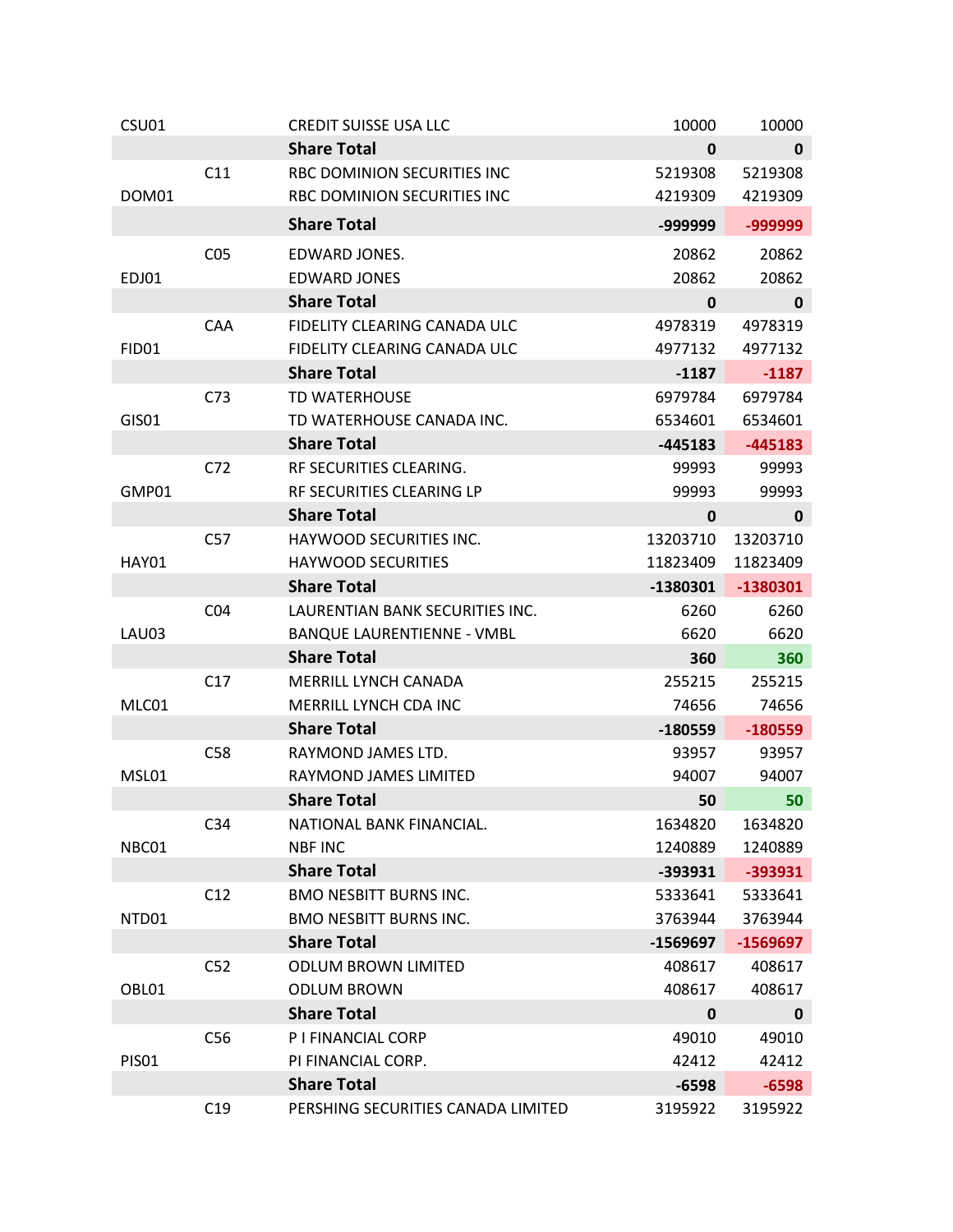| PSC02        |                 | PERSHING SEC CDA LTD AGENT           | 3195922      | 3195922      |
|--------------|-----------------|--------------------------------------|--------------|--------------|
|              |                 | <b>Share Total</b>                   | 0            | $\mathbf{0}$ |
|              | CO6             | QUESTRADE INC.                       | 1387204      | 1387204      |
| QST01        |                 | <b>QUESTRADE INC.</b>                | 1271064      | 1271064      |
|              |                 | <b>Share Total</b>                   | $-116140$    | $-116140$    |
|              | C43             | ROYAL BANK OF CANADA                 | 9417762      | 9417762      |
| RBC01        |                 | ROYAL BANK OF CDA-TOR (CLIENT)       | 11336755     | 11336755     |
|              |                 | <b>Share Total</b>                   | 1918993      | 1918993      |
|              | C <sub>35</sub> | RESEARCH CAPITAL CORPORATION         | 444686       | 444686       |
| RCC01        |                 | RESEARCH CAPITAL CORP.               | 444686       | 444686       |
|              |                 | <b>Share Total</b>                   | 0            | 0            |
|              | CA7             | LEEDE JONES GABLE INC                | 2817681      | 2817681      |
| <b>RPS01</b> |                 | LEEDE JONES GABLE INC.               | 2817681      | 2817681      |
|              |                 | <b>Share Total</b>                   | $\mathbf{0}$ | $\mathbf{0}$ |
|              | C36             | <b>SCOTIA CAPITAL INC</b>            | 2137754      | 2137754      |
| <b>SCO01</b> |                 | SCOTIA CAPITAL INC.                  | 2104354      | 2104354      |
|              |                 | <b>Share Total</b>                   | $-33400$     | $-33400$     |
|              | C81             | <b>STATE STREET TRUST</b>            | 5707         | 5707         |
| <b>SST01</b> |                 | STATE STREET TRUST (CLIENT)          | 5707         | 5707         |
|              |                 | <b>Share Total</b>                   | 0            | 0            |
|              | CC <sub>9</sub> | <b>DESJARDINS SECURITIES INC</b>     | 276388       | 276388       |
| VMD01        |                 | <b>VALEURS MOBILIERES DESJARDINS</b> | 276269       | 276269       |
|              |                 | <b>Share Total</b>                   | $-119$       | $-119$       |
|              | C <sub>32</sub> | CIBC WORLD MARKETS INC.              | 2778181      | 2778181      |
| WGD10        |                 | CIBC WORLD MARKETS INC.              | 2255668      | 2255668      |
|              |                 | <b>Share Total</b>                   | $-522513$    | $-522513$    |
|              | CO <sub>7</sub> | CI INVESTMENT SERVICES INC           | 13308        | 13308        |
|              | C77             | ASSANTE CAPITAL MANAGEMENT LTD       | 11682        | 11682        |
| <b>BBS01</b> |                 | CI INVESTMENT SERVICES INC.          | 24915        | 24915        |
|              |                 | <b>Share Total</b>                   | 75           | 75           |
| Total        |                 |                                      |              | -5660652     |

|               |                 | 7/15/2021                                |               |               |
|---------------|-----------------|------------------------------------------|---------------|---------------|
| <b>CDS ID</b> | <b>BRD ID</b>   | <b>FIRM</b>                              | <b>SHARES</b> | <b>SHARES</b> |
|               | CC <sub>8</sub> | ATB SECURITIES INC                       | 11369         | 11369         |
| ATB01         |                 | ALBERTA TREASURY BRANCHES                | 11369         | 11369         |
|               |                 | <b>Share Total</b>                       | 0             | 0             |
|               | C89             | <b>MANULIFE SECURITIES INCORPORATED.</b> | 39381         | 39381         |
| <b>BSI01</b>  |                 | <b>MANULIFE SECURITIES INC.</b>          | 39381         | 39381         |
|               |                 | <b>Share Total</b>                       | 0             | 0             |
|               | C <sub>54</sub> | CANACCORD GENUITY CORP.                  | 1408589       | 1408589       |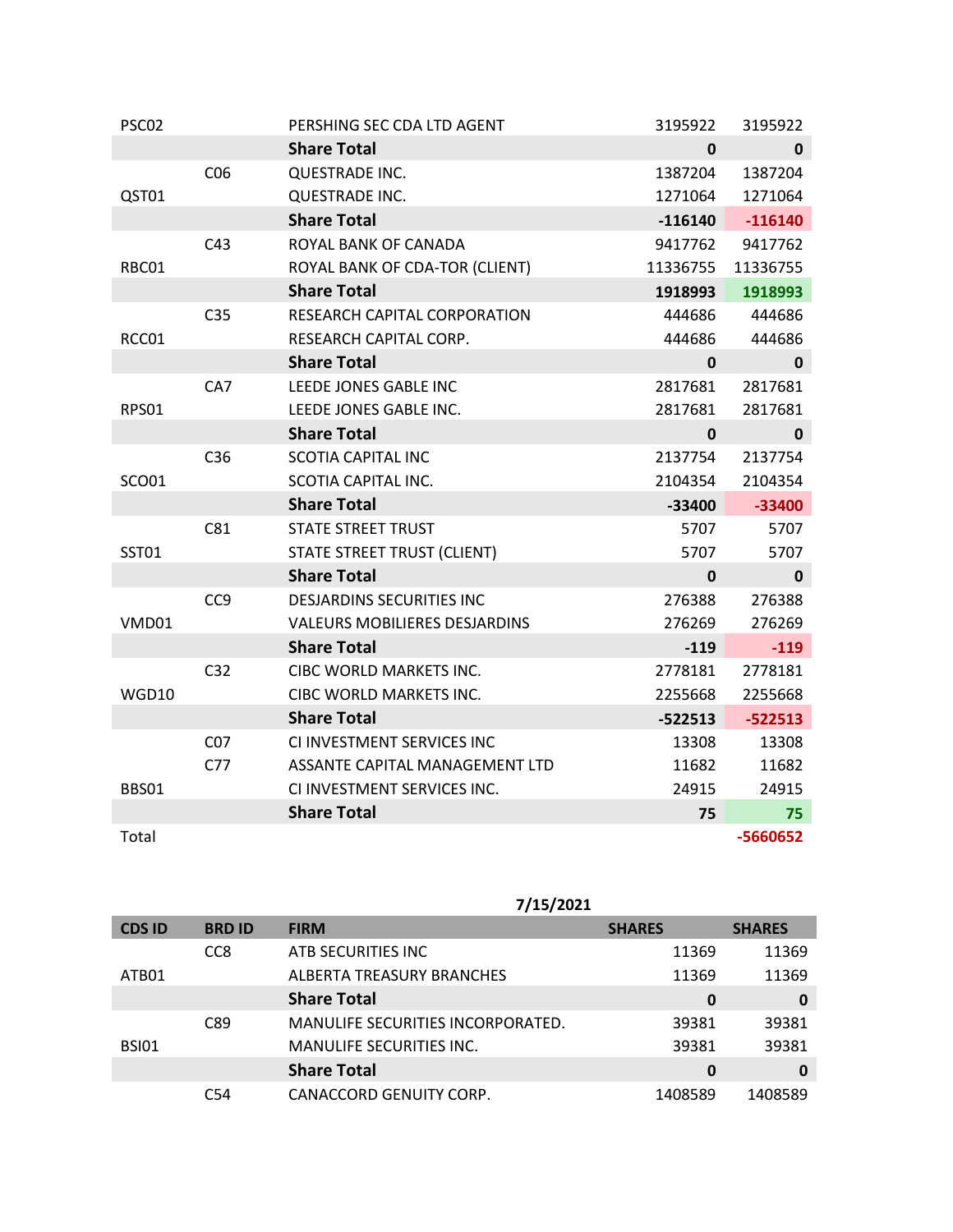| CCA02        |                 | CANACCORD GENUITY CORP.               | 1370771     | 1370771     |
|--------------|-----------------|---------------------------------------|-------------|-------------|
|              |                 | <b>Share Total</b>                    | $-37818$    | $-37818$    |
|              | CD <sub>5</sub> | <b>CITIBANK CANADA</b>                | 1407996     | 1407996     |
| <b>CIT16</b> |                 | <b>CITIBANK CDA - CLIENT</b>          | 2433387     | 2433387     |
|              |                 | <b>Share Total</b>                    | 1025391     | 1025391     |
|              | C42             | CIBC MELLON GLOBAL SECURITIES SERVIC  | 4887379     | 4887379     |
| COM11        |                 | <b>CIBC: CIBC MELLON TRUST-CLIENT</b> | 5347778     | 5347778     |
|              |                 | <b>Share Total</b>                    | 460399      | 460399      |
|              | CO <sub>9</sub> | CREDENTIAL QTRADE SECURITIES INC.     | 1860863     | 1860863     |
| CRE01        |                 | CREDENTIAL QTRADE SEC INC.            | 1849838     | 1849838     |
|              |                 | <b>Share Total</b>                    | $-11025$    | $-11025$    |
|              |                 | CANADIAN SHAREOWNER INVESTMENTS       |             |             |
|              | CB <sub>6</sub> | INC.                                  | 694237      | 694237      |
| <b>CSI01</b> |                 | CANADIAN SHAREOWNER INC INC           | 693593      | 693593      |
|              |                 | <b>Share Total</b>                    | $-644$      | $-644$      |
|              | C11             | RBC DOMINION SECURITIES INC           | 5317836     | 5317836     |
| DOM01        |                 | RBC DOMINION SECURITIES INC           | 4340192     | 4340192     |
|              |                 | <b>Share Total</b>                    | $-977644$   | $-977644$   |
|              | CO <sub>5</sub> | EDWARD JONES.                         | 5812        | 5812        |
| EDJ01        |                 | <b>EDWARD JONES</b>                   | 5812        | 5812        |
|              |                 | <b>Share Total</b>                    | $\mathbf 0$ | $\mathbf 0$ |
|              | CAA             | FIDELITY CLEARING CANADA ULC          | 4982819     | 4982819     |
| <b>FID01</b> |                 | FIDELITY CLEARING CANADA ULC          | 4967263     | 4967263     |
|              |                 | <b>Share Total</b>                    | $-15556$    | $-15556$    |
|              | C <sub>73</sub> | <b>TD WATERHOUSE</b>                  | 7026452     | 7026452     |
| <b>GIS01</b> |                 | TD WATERHOUSE CANADA INC.             | 6588879     | 6588879     |
|              |                 | <b>Share Total</b>                    | $-437573$   | $-437573$   |
|              | C <sub>72</sub> | RF SECURITIES CLEARING.               | 99993       | 99993       |
| GMP01        |                 | RF SECURITIES CLEARING LP             | 99993       | 99993       |
|              |                 | <b>Share Total</b>                    | 0           | 0           |
|              | C57             | HAYWOOD SECURITIES INC.               | 13374800    | 13374800    |
| <b>HAY01</b> |                 | <b>HAYWOOD SECURITIES</b>             | 13225604    | 13225604    |
|              |                 | <b>Share Total</b>                    | $-149196$   | $-149196$   |
|              | CO <sub>4</sub> | LAURENTIAN BANK SECURITIES INC.       | 6260        | 6260        |
| LAU03        |                 | <b>BANQUE LAURENTIENNE - VMBL</b>     | 6620        | 6620        |
|              |                 | <b>Share Total</b>                    | 360         | 360         |
|              | C17             | MERRILL LYNCH CANADA                  | 229455      | 229455      |
| MLC01        |                 | MERRILL LYNCH CDA INC                 | 33084       | 33084       |
|              |                 | <b>Share Total</b>                    | $-196371$   | $-196371$   |
|              | C58             | RAYMOND JAMES LTD.                    | 93957       | 93957       |
| MSL01        |                 | RAYMOND JAMES LIMITED                 | 94007       | 94007       |
|              |                 | <b>Share Total</b>                    | 50          | 50          |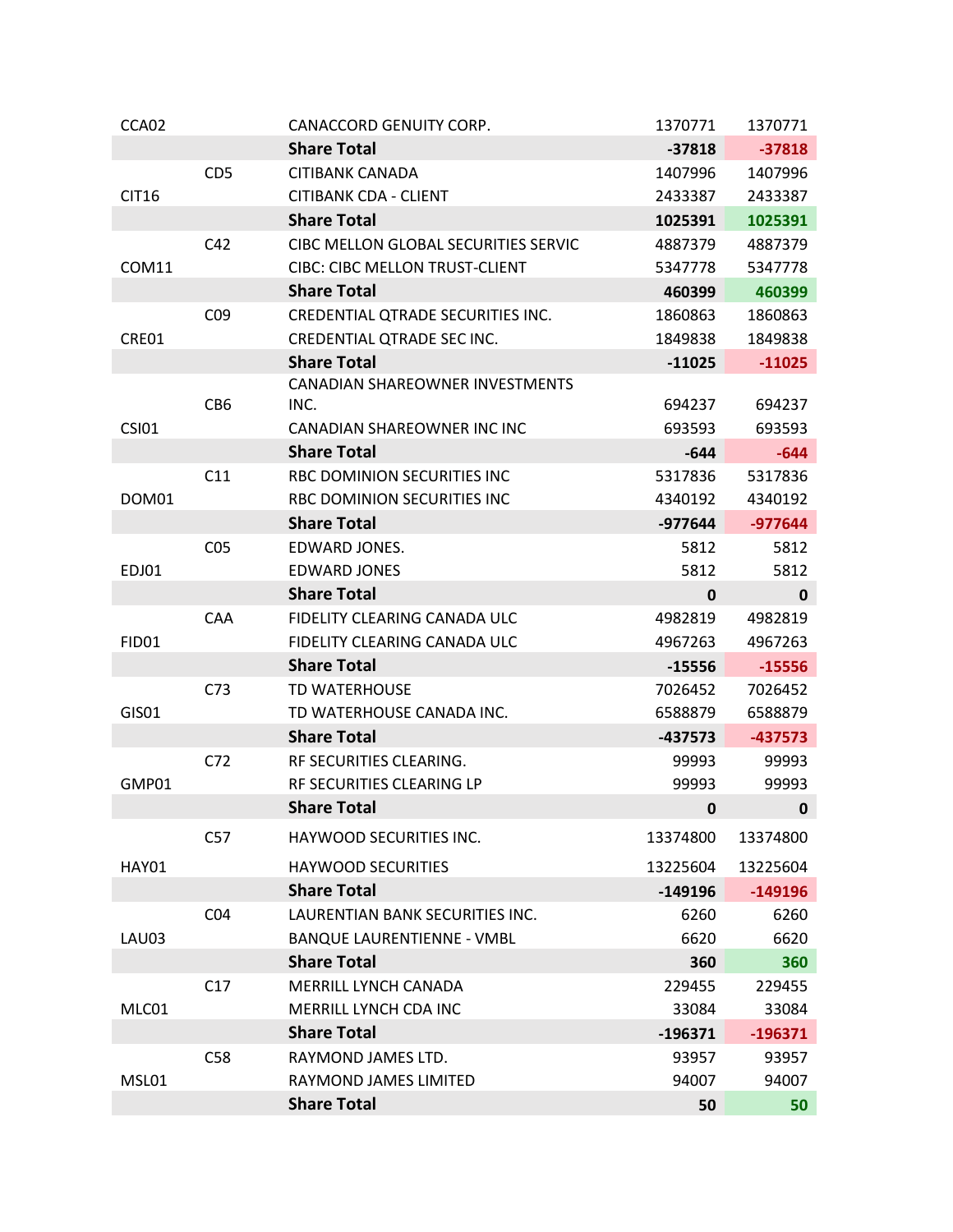|              | C <sub>34</sub> | NATIONAL BANK FINANCIAL.             | 1628057      | 1628057     |
|--------------|-----------------|--------------------------------------|--------------|-------------|
| NBC01        |                 | <b>NBF INC</b>                       | 1184710      | 1184710     |
|              |                 | <b>Share Total</b>                   | -443347      | $-443347$   |
|              | C12             | <b>BMO NESBITT BURNS INC.</b>        | 5335899      | 5335899     |
| NTD01        |                 | <b>BMO NESBITT BURNS INC.</b>        | 3740791      | 3740791     |
|              |                 | <b>Share Total</b>                   | $-1595108$   | $-1595108$  |
|              | C <sub>52</sub> | <b>ODLUM BROWN LIMITED</b>           | 408617       | 408617      |
| OBL01        |                 | <b>ODLUM BROWN</b>                   | 408617       | 408617      |
|              |                 | <b>Share Total</b>                   | $\mathbf 0$  | $\mathbf 0$ |
|              | C <sub>56</sub> | P I FINANCIAL CORP                   | 46010        | 46010       |
| <b>PISO1</b> |                 | PI FINANCIAL CORP.                   | 34510        | 34510       |
|              |                 | <b>Share Total</b>                   | $-11500$     | $-11500$    |
|              | C19             | PERSHING SECURITIES CANADA LIMITED   | 3094832      | 3094832     |
| PSC02        |                 | PERSHING SEC CDA LTD AGENT           | 3042832      | 3042832     |
|              |                 | <b>Share Total</b>                   | $-52000$     | $-52000$    |
|              | CO6             | QUESTRADE INC.                       | 1405712      | 1405712     |
| QST01        |                 | <b>QUESTRADE INC.</b>                | 1303072      | 1303072     |
|              |                 | <b>Share Total</b>                   | $-102640$    | $-102640$   |
|              | C43             | ROYAL BANK OF CANADA                 | 9518188      | 9518188     |
| RBC01        |                 | ROYAL BANK OF CDA-TOR (CLIENT)       | 11545921     | 11545921    |
|              |                 | <b>Share Total</b>                   | 2027733      | 2027733     |
|              | C <sub>35</sub> | RESEARCH CAPITAL CORPORATION         | 437215       | 437215      |
| RCC01        |                 | RESEARCH CAPITAL CORP.               | 431715       | 431715      |
|              |                 | <b>Share Total</b>                   | $-5500$      | $-5500$     |
|              | CA7             | LEEDE JONES GABLE INC                | 1902081      | 1902081     |
| <b>RPS01</b> |                 | LEEDE JONES GABLE INC.               | 1902081      | 1902081     |
|              |                 | <b>Share Total</b>                   | $\mathbf{0}$ | $\mathbf 0$ |
|              | C <sub>36</sub> | <b>SCOTIA CAPITAL INC</b>            | 2172445      | 2172445     |
| SCO01        |                 | <b>SCOTIA CAPITAL INC.</b>           | 2157550      | 2157550     |
|              |                 | <b>Share Total</b>                   | $-14895$     | $-14895$    |
|              | C81             | <b>STATE STREET TRUST</b>            | 6587         | 6587        |
| <b>SST01</b> |                 | STATE STREET TRUST (CLIENT)          | 6587         | 6587        |
|              |                 | <b>Share Total</b>                   | $\pmb{0}$    | $\mathbf 0$ |
|              | CC <sub>9</sub> | <b>DESJARDINS SECURITIES INC</b>     | 256501       | 256501      |
| VMD01        |                 | <b>VALEURS MOBILIERES DESJARDINS</b> | 256382       | 256382      |
|              |                 | <b>Share Total</b>                   | $-119$       | $-119$      |
|              | C <sub>32</sub> | CIBC WORLD MARKETS INC.              | 2774498      | 2774498     |
| WGD10        |                 | CIBC WORLD MARKETS INC.              | 2352621      | 2352621     |
|              |                 | <b>Share Total</b>                   | $-421877$    | $-421877$   |
|              | CO <sub>7</sub> | CI INVESTMENT SERVICES INC           | 12264        | 12264       |
|              | C77             | ASSANTE CAPITAL MANAGEMENT LTD       | 11682        | 11682       |
| BBS01        |                 | CI INVESTMENT SERVICES INC.          | 23871        | 23871       |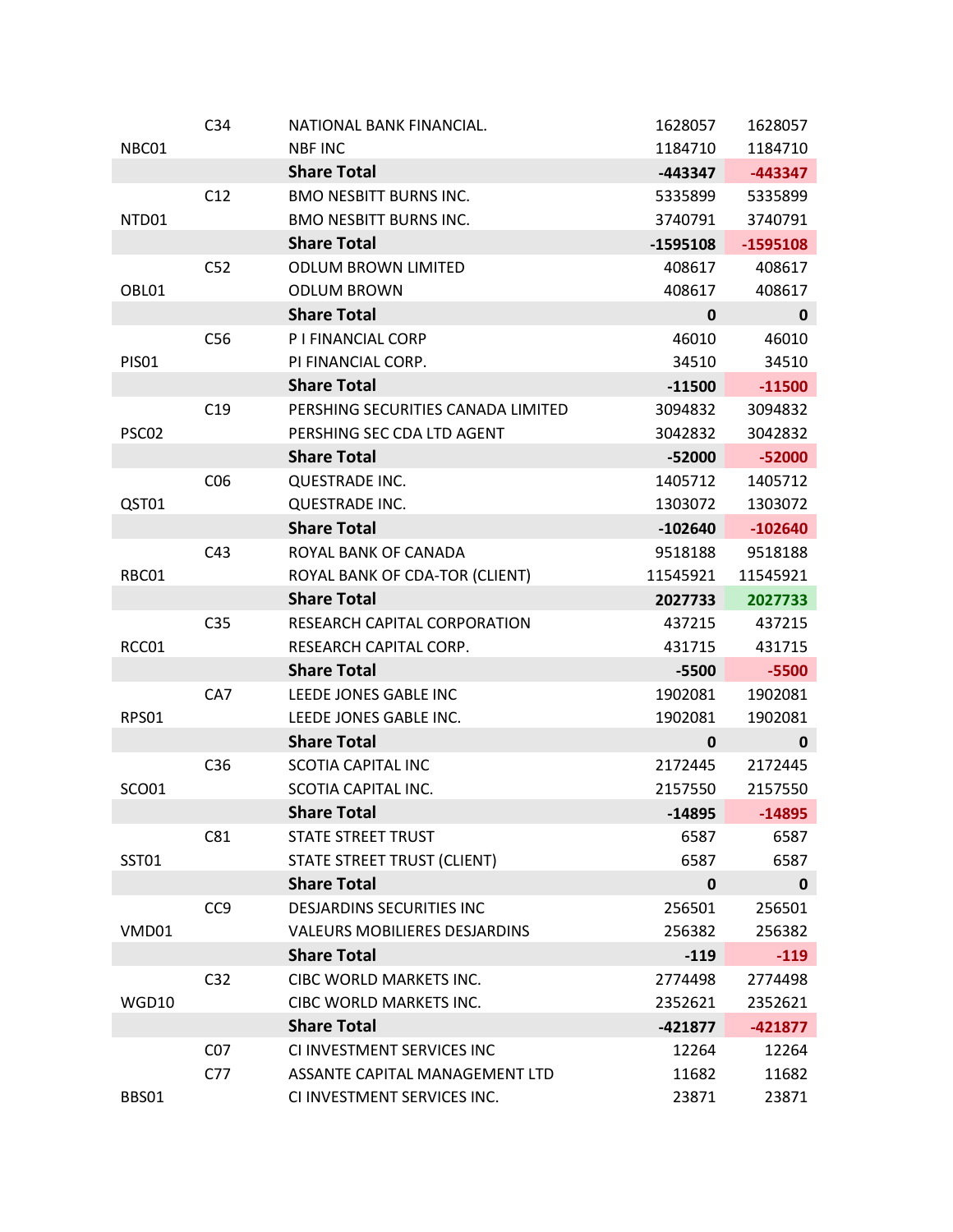|       | <b>Share Total</b> | - 1      |
|-------|--------------------|----------|
| Total |                    | -4472813 |

| <b>RECO</b>   |                 |                                        | 7/30/2021     |               |
|---------------|-----------------|----------------------------------------|---------------|---------------|
| <b>CDS ID</b> | <b>BRD ID</b>   | <b>FIRM</b>                            | <b>SHARES</b> | <b>SHARES</b> |
|               | CC <sub>8</sub> | ATB SECURITIES INC                     | 11369         | 11369         |
| ATB01         |                 | <b>ALBERTA TREASURY BRANCHES</b>       | 11369         | 11369         |
|               |                 | <b>Share Total</b>                     | 0             | $\mathbf{0}$  |
|               | C89             | MANULIFE SECURITIES INCORPORATED.      | 42729         | 42729         |
| <b>BSI01</b>  |                 | <b>MANULIFE SECURITIES INC.</b>        | 35124         | 35124         |
|               |                 | <b>Share Total</b>                     | $-7605$       | $-7605$       |
|               | C <sub>54</sub> | CANACCORD GENUITY CORP.                | 1385589       | 1385589       |
| CCA02         |                 | CANACCORD GENUITY CORP.                | 1461210       | 1461210       |
|               |                 | <b>Share Total</b>                     | 75621         | 75621         |
|               | CD <sub>5</sub> | CITIBANK CANADA                        | 1407582       | 1407582       |
| <b>CIT16</b>  |                 | <b>CITIBANK CDA - CLIENT</b>           | 2377611       | 2377611       |
|               |                 | <b>Share Total</b>                     | 970029        | 970029        |
|               | C42             | CIBC MELLON GLOBAL SECURITIES SERVIC   | 4739073       | 4739073       |
| COM11         |                 | <b>CIBC: CIBC MELLON TRUST-CLIENT</b>  | 5438536       | 5438536       |
|               |                 | <b>Share Total</b>                     | 699463        | 699463        |
|               | CO <sub>9</sub> | CREDENTIAL QTRADE SECURITIES INC.      | 1880413       | 1880413       |
| CRE01         |                 | CREDENTIAL QTRADE SEC INC.             | 1842392       | 1842392       |
|               |                 | <b>Share Total</b>                     | -38021        | $-38021$      |
|               |                 | <b>CANADIAN SHAREOWNER INVESTMENTS</b> |               |               |
|               | CB <sub>6</sub> | INC.                                   | 678988        | 678988        |
| <b>CSI01</b>  |                 | CANADIAN SHAREOWNER INC INC            | 658590        | 658590        |
|               |                 | <b>Share Total</b>                     | $-20398$      | $-20398$      |
|               | C11             | RBC DOMINION SECURITIES INC            | 6184227       | 6184227       |
| DOM01         |                 | RBC DOMINION SECURITIES INC            | 4219309       | 4219309       |
|               |                 | <b>Share Total</b>                     | $-1964918$    | $-1964918$    |
|               | CO <sub>5</sub> | EDWARD JONES.                          | 4312          | 4312          |
| EDJ01         |                 | <b>EDWARD JONES</b>                    | 20862         | 20862         |
|               |                 | <b>Share Total</b>                     | 16550         | 16550         |
|               | CAA             | FIDELITY CLEARING CANADA ULC           | 4980319       | 4980319       |
| FID01         |                 | FIDELITY CLEARING CANADA ULC           | 4977132       | 4977132       |
|               |                 | <b>Share Total</b>                     | $-3187$       | $-3187$       |
|               | C <sub>73</sub> | <b>TD WATERHOUSE</b>                   | 7089099       | 7089099       |
| GIS01         |                 | TD WATERHOUSE CANADA INC.              | 6534601       | 6534601       |
|               |                 | <b>Share Total</b>                     | -554498       | $-554498$     |
|               | C72             | RF SECURITIES CLEARING.                | 99993         | 99993         |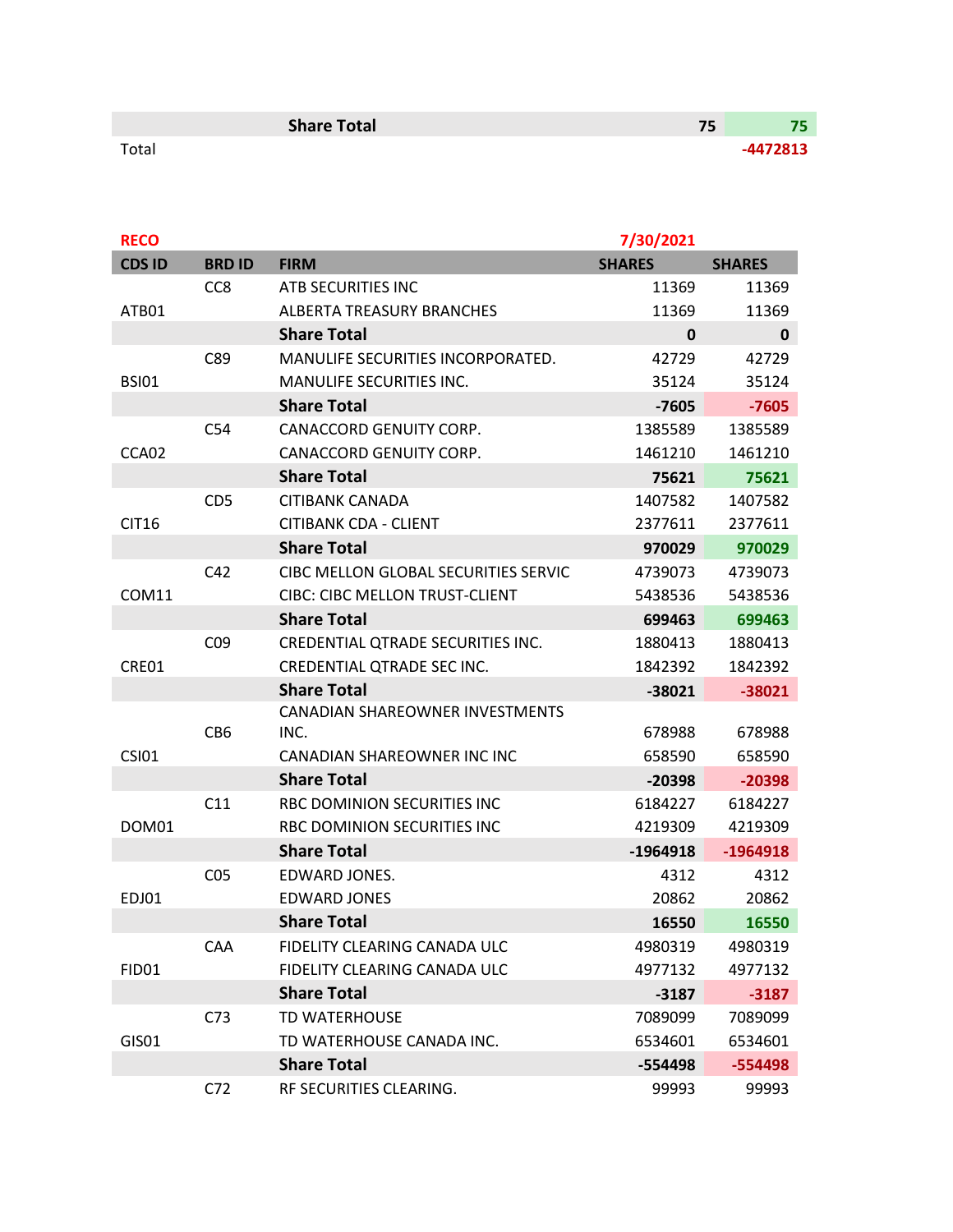| GMP01             |                 | RF SECURITIES CLEARING LP          | 99993       | 99993        |
|-------------------|-----------------|------------------------------------|-------------|--------------|
|                   |                 | <b>Share Total</b>                 | $\mathbf 0$ | $\mathbf{0}$ |
|                   | C57             | HAYWOOD SECURITIES INC.            | 12646475    | 12646475     |
| <b>HAY01</b>      |                 | <b>HAYWOOD SECURITIES</b>          | 11823409    | 11823409     |
|                   |                 | <b>Share Total</b>                 | -823066     | $-823066$    |
|                   | CO <sub>4</sub> | LAURENTIAN BANK SECURITIES INC.    | 6260        | 6260         |
| LAU03             |                 | <b>BANQUE LAURENTIENNE - VMBL</b>  | 6620        | 6620         |
|                   |                 | <b>Share Total</b>                 | 360         | 360          |
|                   | C17             | MERRILL LYNCH CANADA               | 147         | 147          |
| MLC01             |                 | MERRILL LYNCH CDA INC              | 74656       | 74656        |
|                   |                 | <b>Share Total</b>                 | 74509       | 74509        |
|                   | C58             | RAYMOND JAMES LTD.                 | 88957       | 88957        |
| MSL01             |                 | RAYMOND JAMES LIMITED              | 94007       | 94007        |
|                   |                 | <b>Share Total</b>                 | 5050        | 5050         |
|                   | C <sub>34</sub> | NATIONAL BANK FINANCIAL.           | 1629060     | 1629060      |
| NBC01             |                 | <b>NBF INC</b>                     | 1240889     | 1240889      |
|                   |                 | <b>Share Total</b>                 | $-388171$   | $-388171$    |
|                   | C12             | <b>BMO NESBITT BURNS INC.</b>      | 4934600     | 4934600      |
| NTD01             |                 | <b>BMO NESBITT BURNS INC.</b>      | 3763944     | 3763944      |
|                   |                 | <b>Share Total</b>                 | $-1170656$  | $-1170656$   |
|                   | C <sub>52</sub> | <b>ODLUM BROWN LIMITED</b>         | 408617      | 408617       |
| OBL01             |                 | <b>ODLUM BROWN</b>                 | 408617      | 408617       |
|                   |                 | <b>Share Total</b>                 | 0           | $\mathbf 0$  |
|                   | C56             | P I FINANCIAL CORP                 | 49510       | 49510        |
| <b>PISO1</b>      |                 | PI FINANCIAL CORP.                 | 42412       | 42412        |
|                   |                 | <b>Share Total</b>                 | $-7098$     | $-7098$      |
|                   | C19             | PERSHING SECURITIES CANADA LIMITED | 3026485     | 3026485      |
| PSC <sub>02</sub> |                 | PERSHING SEC CDA LTD AGENT         | 3195922     | 3195922      |
|                   |                 | <b>Share Total</b>                 | 169437      | 169437       |
|                   | CO6             | QUESTRADE INC.                     | 1421830     | 1421830      |
| QST01             |                 | QUESTRADE INC.                     | 1271064     | 1271064      |
|                   |                 | <b>Share Total</b>                 | $-150766$   | $-150766$    |
|                   | C43             | ROYAL BANK OF CANADA               | 9324219     | 9324219      |
| RBC01             |                 | ROYAL BANK OF CDA-TOR (CLIENT)     | 11336755    | 11336755     |
|                   |                 | <b>Share Total</b>                 | 2012536     | 2012536      |
|                   | C <sub>35</sub> | RESEARCH CAPITAL CORPORATION       | 399515      | 399515       |
| RCC01             |                 | RESEARCH CAPITAL CORP.             | 444686      | 444686       |
|                   |                 | <b>Share Total</b>                 | 45171       | 45171        |
|                   | CA7             | LEEDE JONES GABLE INC              | 1661181     | 1661181      |
| RPS01             |                 | LEEDE JONES GABLE INC.             | 2817681     | 2817681      |
|                   |                 | <b>Share Total</b>                 | 1156500     | 1156500      |
|                   | C <sub>36</sub> | <b>SCOTIA CAPITAL INC</b>          | 2157608     | 2157608      |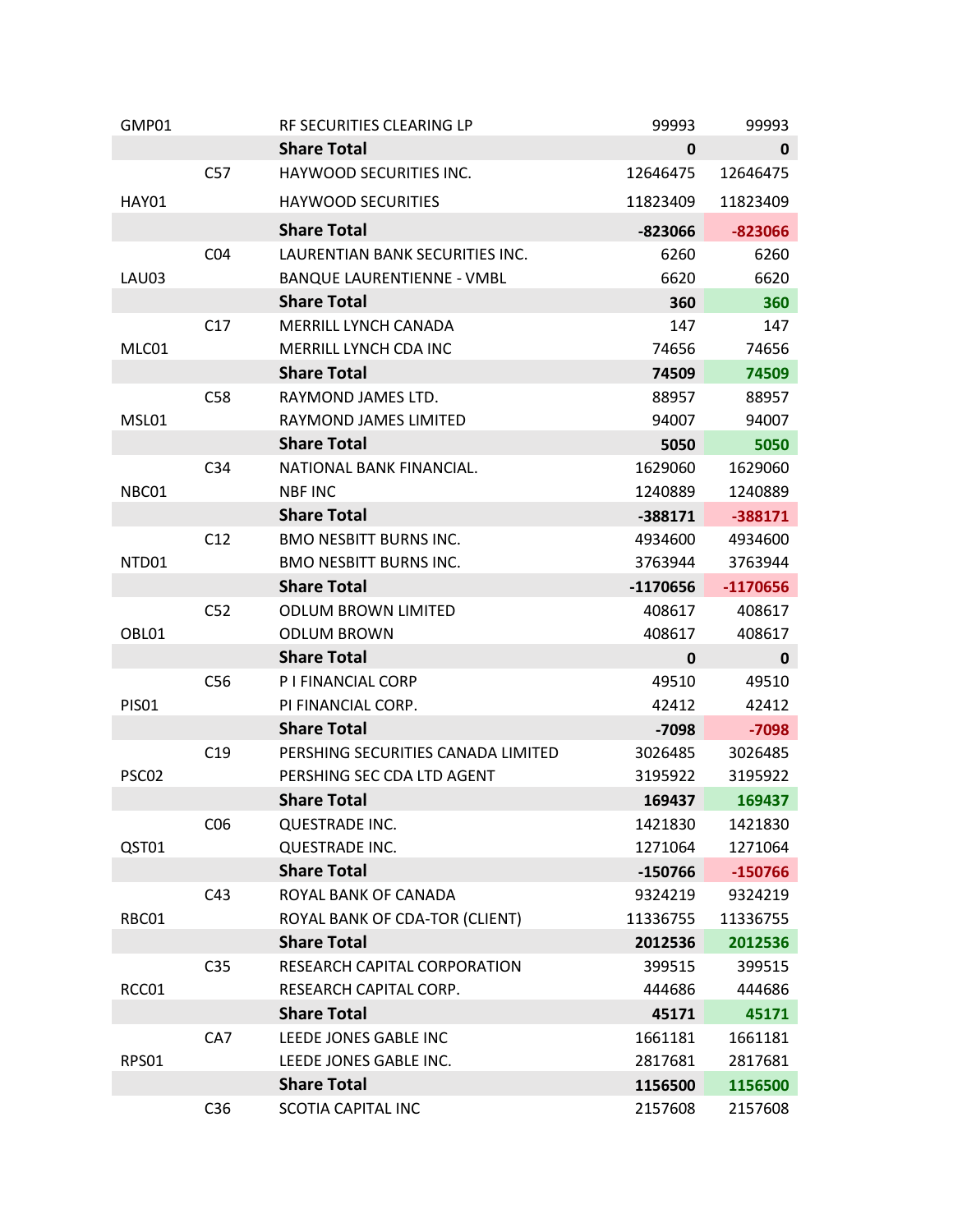| SCO <sub>01</sub> |                 | SCOTIA CAPITAL INC.                | 2104354 | 2104354   |
|-------------------|-----------------|------------------------------------|---------|-----------|
|                   |                 | <b>Share Total</b>                 | -53254  | $-53254$  |
|                   | C81             | STATE STREET TRUST                 | 7237    | 7237      |
| SST01             |                 | <b>STATE STREET TRUST (CLIENT)</b> | 5707    | 5707      |
|                   |                 | <b>Share Total</b>                 | $-1530$ | $-1530$   |
|                   | CC <sub>9</sub> | <b>DESIARDINS SECURITIES INC.</b>  | 254085  | 254085    |
| VMD01             |                 | VALEURS MOBILIERES DESJARDINS      | 276269  | 276269    |
|                   |                 | <b>Share Total</b>                 | 22184   | 22184     |
|                   | C <sub>32</sub> | CIBC WORLD MARKETS INC.            | 2790586 | 2790586   |
| WGD10             |                 | CIBC WORLD MARKETS INC.            | 2255668 | 2255668   |
|                   |                 | <b>Share Total</b>                 | -534918 | $-534918$ |
|                   | C <sub>07</sub> | CLINVESTMENT SERVICES INC          | 12264   | 12264     |
|                   | C77             | ASSANTE CAPITAL MANAGEMENT LTD     | 15362   | 15362     |
| BBS01             |                 | CLINVESTMENT SERVICES INC.         | 24915   | 24915     |
|                   |                 | <b>Share Total</b>                 | $-2711$ | $-2711$   |
|                   |                 |                                    |         |           |

**-5720797**

### **CANADIAN MARKET DATA**

Activity in the Canadian marketplace bears some similarities to the U.S. but with a different cast of characters. Several firms maintain large imbalances while having a large presence in the marketplace as both a trading firm as well as a provider of clearance and execution services.

The Canadian market data contains sessions of heightened activity in both trade quantity and share volume. Short interest and short sale volume suggest that shares are actively traded on a short basis but with only moderate levels of activity.

| Symbol  | Date            | Open  | High  | Low   | Close | Volume    | # Trades | <b>Trade Value</b> | Change  |
|---------|-----------------|-------|-------|-------|-------|-----------|----------|--------------------|---------|
| RECO:CA | $15$ -Jul- $21$ | 10.4  | 10.62 | 9.61  | 9.91  | 1,030,638 | 2,843    | 10,394,364         | $-0.88$ |
| RECO:CA | 14-Jul-21       | 11.5  | 11.5  | 10.68 | 10.79 | 349,662   | 1,642    | 3,835,567          | $-0.6$  |
| RECO:CA | $13$ -Jul- $21$ | 11.47 | 11.61 | 11.21 | 11.39 | 258,453   | 1,297    | 2,941,952          | $-0.29$ |
| RECO:CA | $12$ -Jul- $21$ | 11.67 | 12    | 11.42 | 11.68 | 442,633   | 1,496    | 5,183,745          | $-0.25$ |
| RECO:CA | $9$ -Jul-21     | 11.3  | 11.93 | 11.27 | 11.93 | 370,681   | 1,320    | 4,255,430          | 0.87    |
| RECO:CA | $8$ -Jul-21     | 11    | 11.26 | 10.37 | 11.06 | 639,138   | 1,917    | 6,923,456          | $-0.34$ |
| RECO:CA | 7-Jul-21        | 12.06 | 12.18 | 10.88 | 11.4  | 372,552   | 1,476    | 4,315,274          | $-0.55$ |
| RECO:CA | $6$ -Jul-21     | 12.03 | 12.34 | 11.83 | 11.95 | 291,955   | 1,315    | 3,516,143          | 0.05    |
| RECO:CA | $5$ -Jul-21     | 12.22 | 12.22 | 11.37 | 11.9  | 202,561   | 932      | 2,390,534          | $-0.27$ |
| RECO:CA | $2$ -Jul-21     | 11.94 | 12.31 | 11.79 | 12.17 | 731,565   | 1,894    | 8,854,589          | 0.43    |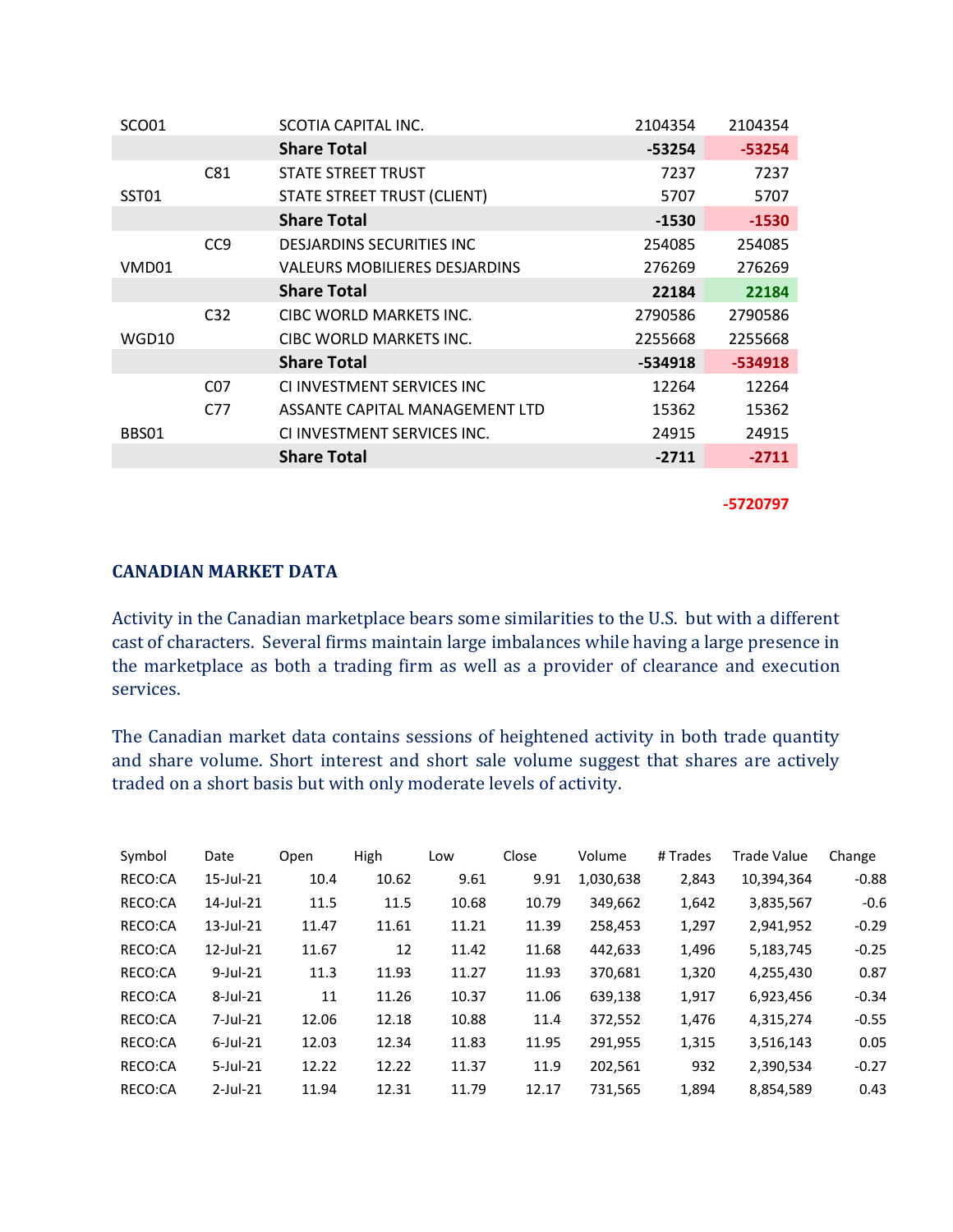|         | 30-Jun-    |       |       |       |       |           |       |            |          |
|---------|------------|-------|-------|-------|-------|-----------|-------|------------|----------|
| RECO:CA | 21         | 11.45 | 11.84 | 11.37 | 11.74 | 760,740   | 2,332 | 8,883,870  | 0.29     |
|         | 29-Jun-    |       |       |       |       |           |       |            |          |
| RECO:CA | 21         | 11.5  | 12.03 | 11.35 | 11.45 | 841,619   | 2,521 | 9,866,774  | 0.16     |
|         | $28$ -Jun- |       |       |       |       |           |       |            |          |
| RECO:CA | 21         | 9.52  | 11.99 | 9.05  | 11.29 | 2,205,827 | 5,726 | 24,158,606 | 0.3      |
|         | $25$ -Jun- |       |       |       |       |           |       |            |          |
| RECO:CA | 21         | 12.6  | 13    | 10.83 | 10.99 | 2,024,047 | 5,966 | 23,894,779 | $-2.35$  |
|         | $24$ -Jun- |       |       |       |       |           |       |            |          |
| RECO:CA | 21         | 13    | 13.84 | 11.5  | 13.34 | 2,267,171 | 7,375 | 29,057,555 | $-0.08$  |
|         | $23$ -Jun- |       |       |       |       |           |       |            |          |
| RECO:CA | 21         | 12.6  | 12.6  | 12.6  | 12.6  | 0         |       |            | $0.00\%$ |
|         |            |       |       |       |       |           |       |            |          |

#### **Short Int.**

| 6/15/2021 | 1653453 |
|-----------|---------|
| 6/30/2021 | 2547683 |
| 7/15/2021 | 2189295 |

#### **Short**

| <b>Sales</b>        | #Trades | Volume  |
|---------------------|---------|---------|
| 6/16/2021-6/30/2021 | 19373   | 6142057 |
| 7/1/2021-7/15/2021  | 6137    | 1803981 |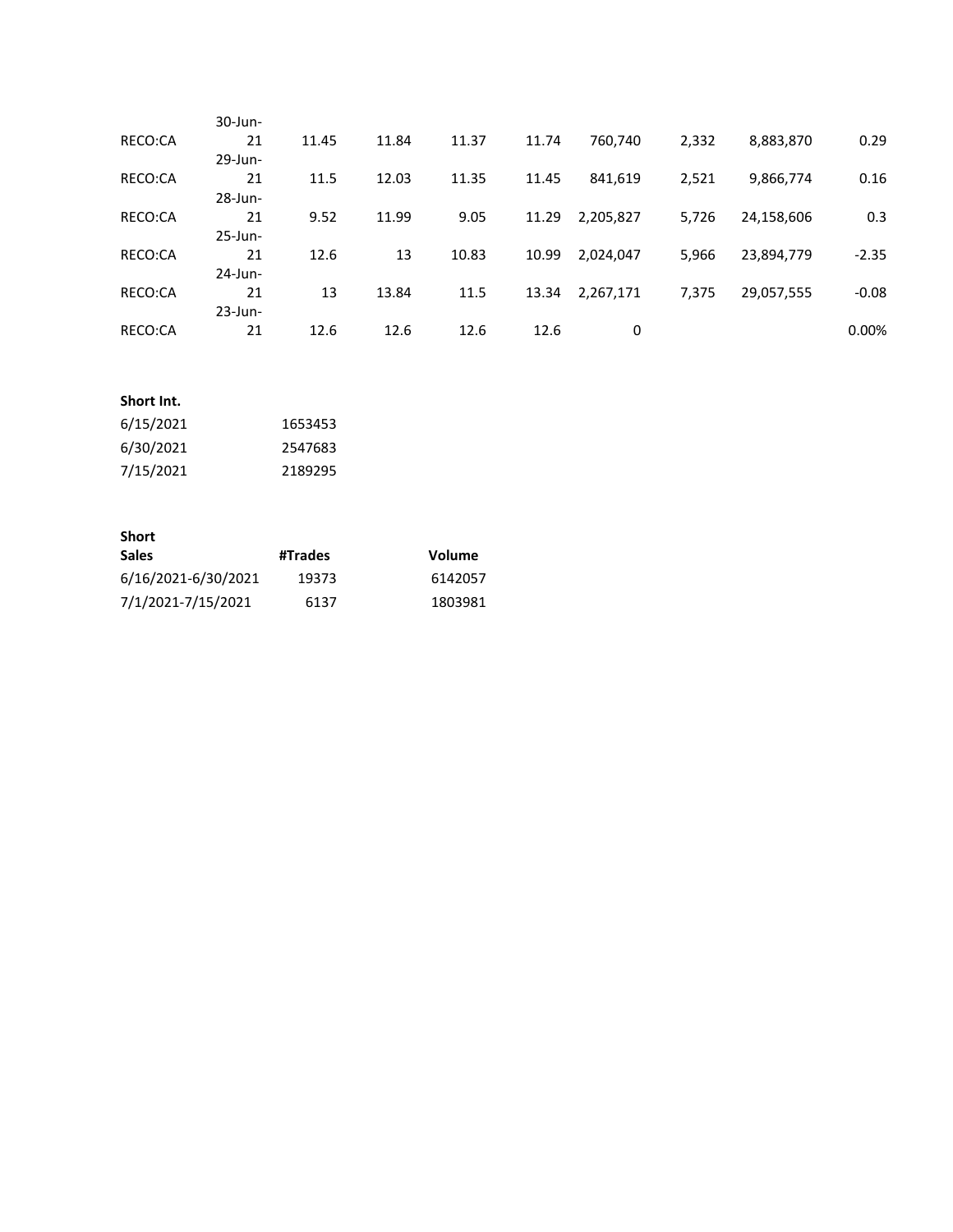| Symbol               | Date        | Open          | High  | Low           | Close  | Volume          | # Trades | <b>Trade Value</b> | Change   |
|----------------------|-------------|---------------|-------|---------------|--------|-----------------|----------|--------------------|----------|
| RECO:CA              | 24-Aug-21   | 6.25          | 6.44  | 6.07          | 6.39   | 353,632         | 1,423    | 2,213,839          | 0.28     |
| RECO:CA              | 23-Aug-21   | 6.4           | 6.4   | 5.87          |        | 6.11 1,077,458  | 3,027    | 6,587,307          | 0.01     |
| RECO:CA              | 20-Aug-21   | 6.44          | 6.53  | 6.08          |        | 6.1 1,035,890   | 3,359    | 6,514,468          | $-0.1$   |
| RECO:CA              | 19-Aug-21   | 6.05          | 6.61  | 5.92          | 6.2    | 999,980         | 3,218    | 6,307,392          | 0.02     |
| RECO:CA              | 18-Aug-21   | 5.45          | 6.58  | 5.26          |        | 6.18 2,214,299  | 5,701    | 13,195,004         | 0.23     |
| RECO:CA              | 17-Aug-21   | 6.5           | 6.5   | 5.33          |        | 5.95 2,844,088  | 6,804    | 16,864,489         | $-0.53$  |
| RECO:CA              | 16-Aug-21   | 7.16          | 7.18  | 6.15          |        | 6.48 1,691,937  | 3,983    | 11,181,806         | $-0.88$  |
| RECO:CA              | 13-Aug-21   | 7.65          | 7.65  | 7.19          | 7.36   | 755,587         | 2,050    | 5,578,798          | $-0.47$  |
| RECO:CA              | 12-Aug-21   | 8.19          | 8.2   | 7.66          | 7.83   | 417,799         | 1,452    | 3,302,334          | $-0.29$  |
| RECO:CA              | 11-Aug-21   | 8.25          | 8.45  | 7.9           | 8.12   | 751,919         | 1,840    | 6,118,245          | $-0.33$  |
| RECO:CA              | 10-Aug-21   | 7.19          | 9.15  | 7.1           |        | 8.45 1,254,058  | 3,450    | 10,386,086         | 0.8      |
| RECO:CA              | 9-Aug-21    | 8             | 8.14  | 7.22          |        | 7.65 1,637,523  | 4,224    | 12,644,926         | $-1.32$  |
| RECO:CA              | $6$ -Aug-21 | 9.01          | 9.56  | 8.82          | 8.97   | 704,677         | 2,594    | 6,411,311          | $-0.485$ |
| RECO:CA              | 5-Aug-21    | 11            | 11.05 | 8.9           |        | 9.455 1,389,974 | 3,984    | 13,793,705         | $-1.335$ |
| RECO:CA              | 4-Aug-21    | 10.95         | 10.98 | 10.7          | 10.79  | 199,311         | 845      | 2,151,222          | $-0.21$  |
| RECO:CA              | 3-Aug-21    | 11.08         | 11.15 | 10.9          | $11\,$ | 395,495         | 1,211    | 4,359,343          | $-0.08$  |
| RECO:CA              | 30-Jul-21   | 11.15         | 11.19 | 10.35         | 11.08  | 579,032         | 1,966    | 6,269,143          | $-0.1$   |
| RECO:CA              | 29-Jul-21   | 10.97         | 11.18 | 10.85         | 11.18  | 311,195         | 1,132    | 3,435,195          | 0.21     |
| RECO:CA              | 28-Jul-21   | 10.94         | 10.94 | 10.94         | 10.94  | 0               |          |                    | 0.00%    |
|                      |             |               |       |               |        |                 |          |                    |          |
|                      |             |               |       |               |        |                 |          |                    |          |
| <b>CANADIAN DATA</b> |             |               |       |               |        |                 |          |                    |          |
|                      |             |               |       |               |        |                 |          |                    |          |
| <b>Short Int</b>     |             |               |       |               |        |                 |          |                    |          |
| 7/31/2021            |             | 2059930       |       |               |        |                 |          |                    |          |
| 8/15/2021            |             | 1739615       |       |               |        |                 |          |                    |          |
|                      |             |               |       |               |        |                 |          |                    |          |
|                      |             |               |       |               |        |                 |          |                    |          |
| <b>SHORT SALES</b>   |             | <b>TRADES</b> |       | <b>VOLUME</b> |        |                 |          |                    |          |
| 7/16/2021-7/31/2021  |             | 8643          |       | 2354743       |        |                 |          |                    |          |
| 8/1/2021-8/15/2021   |             | 7552          |       | 2753525       |        |                 |          |                    |          |

### **Comments**

With five periods being reviewed for the company, it appears that activity in both Canadian and U.S. markets are similar as far as the data points are concerned (i.e., increased activity in the number of share and volume). The subtle increase in activity in the markets are sometimes a gateway for short players to line up a larger and more intense short attack that the issuer may be unbale to defend against. The imbalances reported by the firms maintaining those positions are more often than not, the actual perpetrator of a short attack or provides support to others whose intentions are to target the issuer. Imbalances are usually reflective of improperly executed short sales because properly designated short trades or institutional trades would be reflected in fail data.